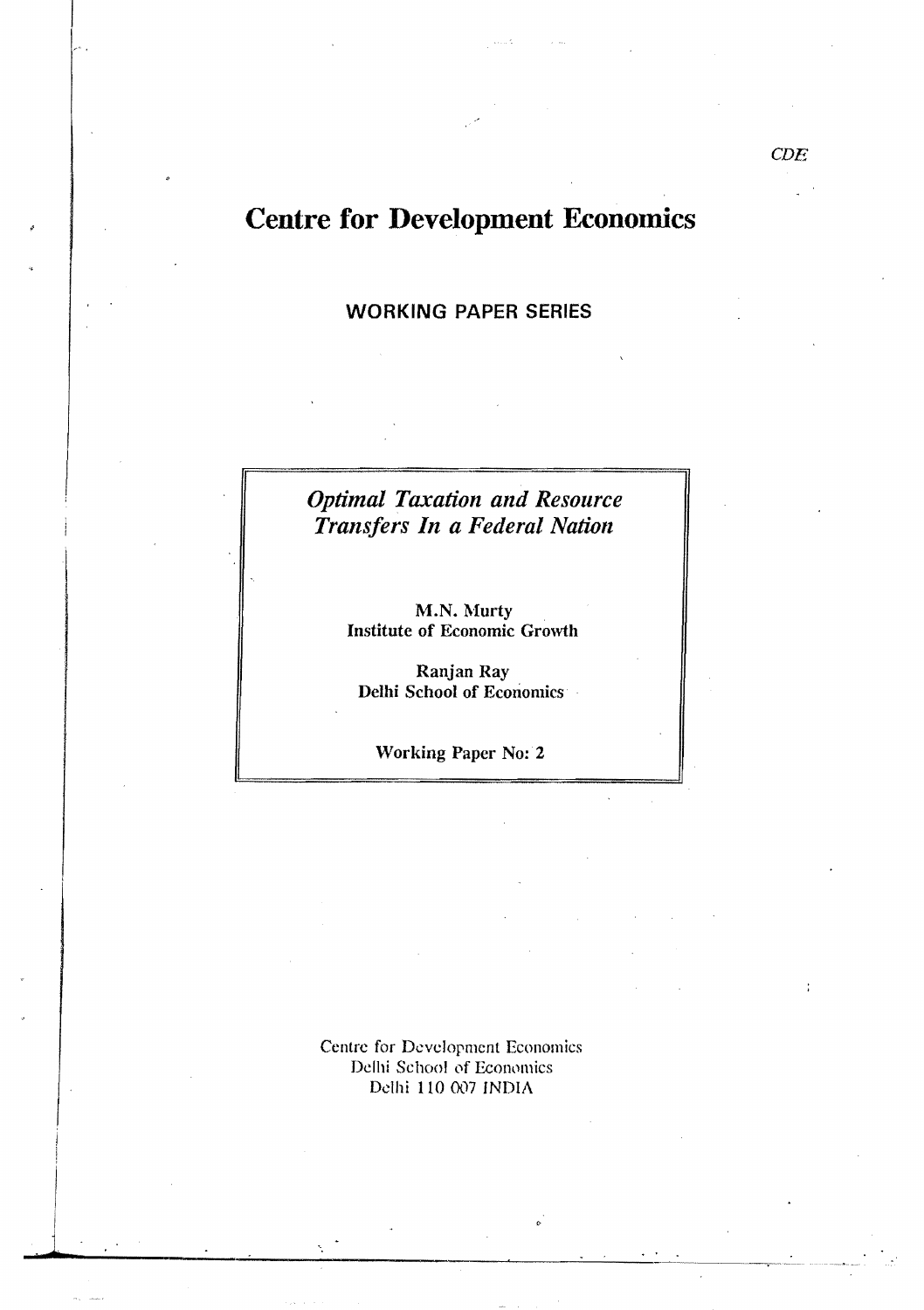## OPTIMAL TAXATION AND RESOURCE TRANSFERS IN A FEDERAL NATION

M.N. Murty and Ranjan Ray<br>
Institute of Economic Growth, and Delhi School of Economics Institute of Economic Growth, Delhi School of Economic Growth, Delhi School of Economic School of Economics School of Economics School of Economics School of Economics School of Economics School of Economics School of Econ University Enclave,<br>Delhi-110007.

BY

Delhi-110007.

Written: July, 1990. Last revised: October, 1993.

\* This paper is complete re-write and a major extension of an earlier version which was circulated in 1990 as a Delhi School of Economics Working Paper No.90/01. We are grateful to K. Lal for programming. assistance and two anonymous referees for helpful remarks on the earlier version. We have, also, benefitted from seminar presentations at the University of Western Australia in Perth, New South Wales in Sydney and Alberta in Edmonton, Canada. The disclaimer applies.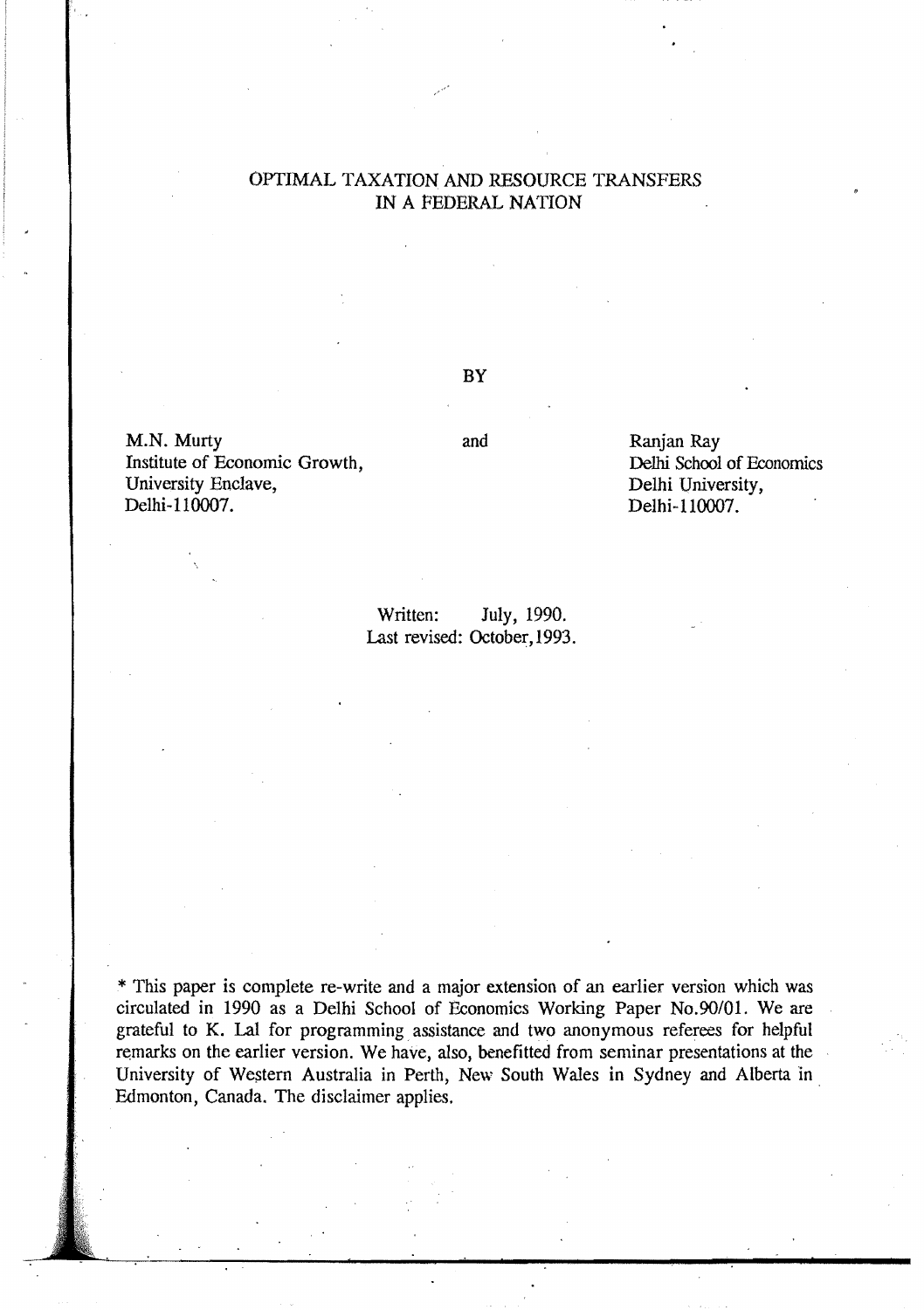#### Abstract

This paper analyses optimal commodity taxes in a federal nation under alternative models of fiscal federalism, namely, fully coordinated and non co-operative fiscal behaviour of the federal and provincial authorities. Illustrative calculations for India confirm sensitivity of optimal commodity taxes to federal specification. The paper, then, extends the non co-operative model to allow resource transfer from the Centre to the provinces. The paper also proposes computational procedures to estimate the federal and provincial components of optimal commodity tax. Illustrative empirical evidence suggests considerable potential for these procedures in future numerical applications.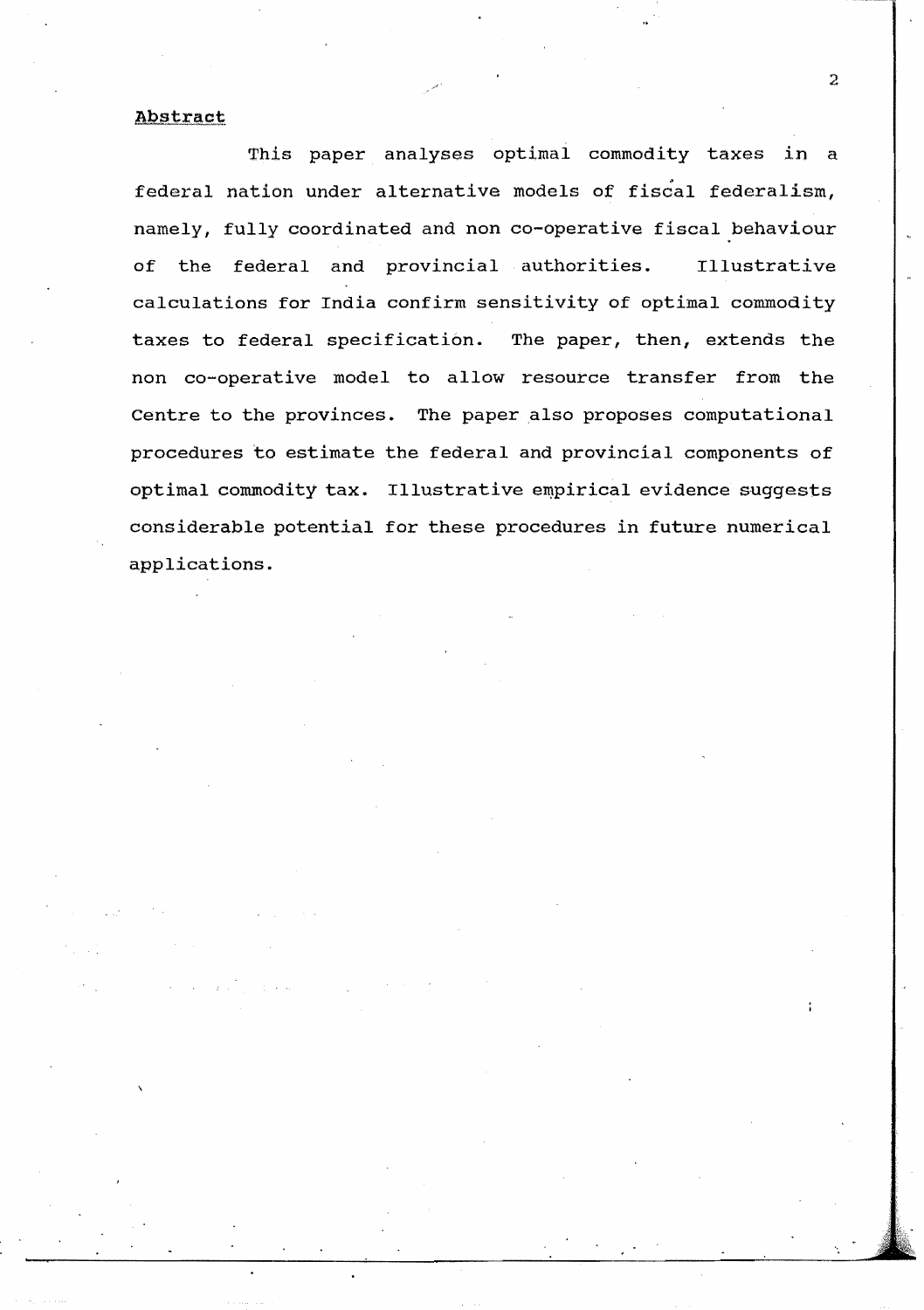#### **1.** Introduction

In the optimal tax literature, formulae for commodity taxes are derived on the assumption that there is an unitary form of government with an exclusive right to design and levy taxes [see Diamond pnd Mirrlees (1971), Atkinson and stiglitz (1980, ch. 12)]. There have been very few attempts<sup>1</sup> to extend or modify the traditional approach to meet the peculiar characteristics of a Federal nation. These include: (i) many levels of government<sup>2</sup> each with a constitutional right to levy taxes, partly on the same base, (ii) statutory definition of some commodity taxes (namely, 'excise tax' in the Indian context) as Federal i.e. 'Central' instruments, while others (namely, 'sales tax') belong to the provinces, and (iii) resource transfers from the Centre to the provinces linked to revenue collection.

There are many major countries in the world with federal forms of government (U.S.A., Australia, West Germany, Canada and India).<sup>3</sup> In these countries commodity taxes are levied on the same base by the federal as well as provincial government. The main virtue of fiscal federalism is the freedom of the provincial government to take economic decisions, keeping in mind local needs and resource constraints. In contrast, the 'Centre' designs commodity taxes given national economic objectives. The tax on commodity i, paid by an individual

<sup>1</sup> See for example, Arnott and Grieson (1981), Gordon (1983). The motivation of these studies is quite different, The motivation of these studies is quite different, however, from that of the present exercise.

<sup>2</sup> These will be referred to as the 'Centre' and the 'provinces' or 'states'.

 $3$  See Gulati and George (1988) for a recent description of federal financial relations in India.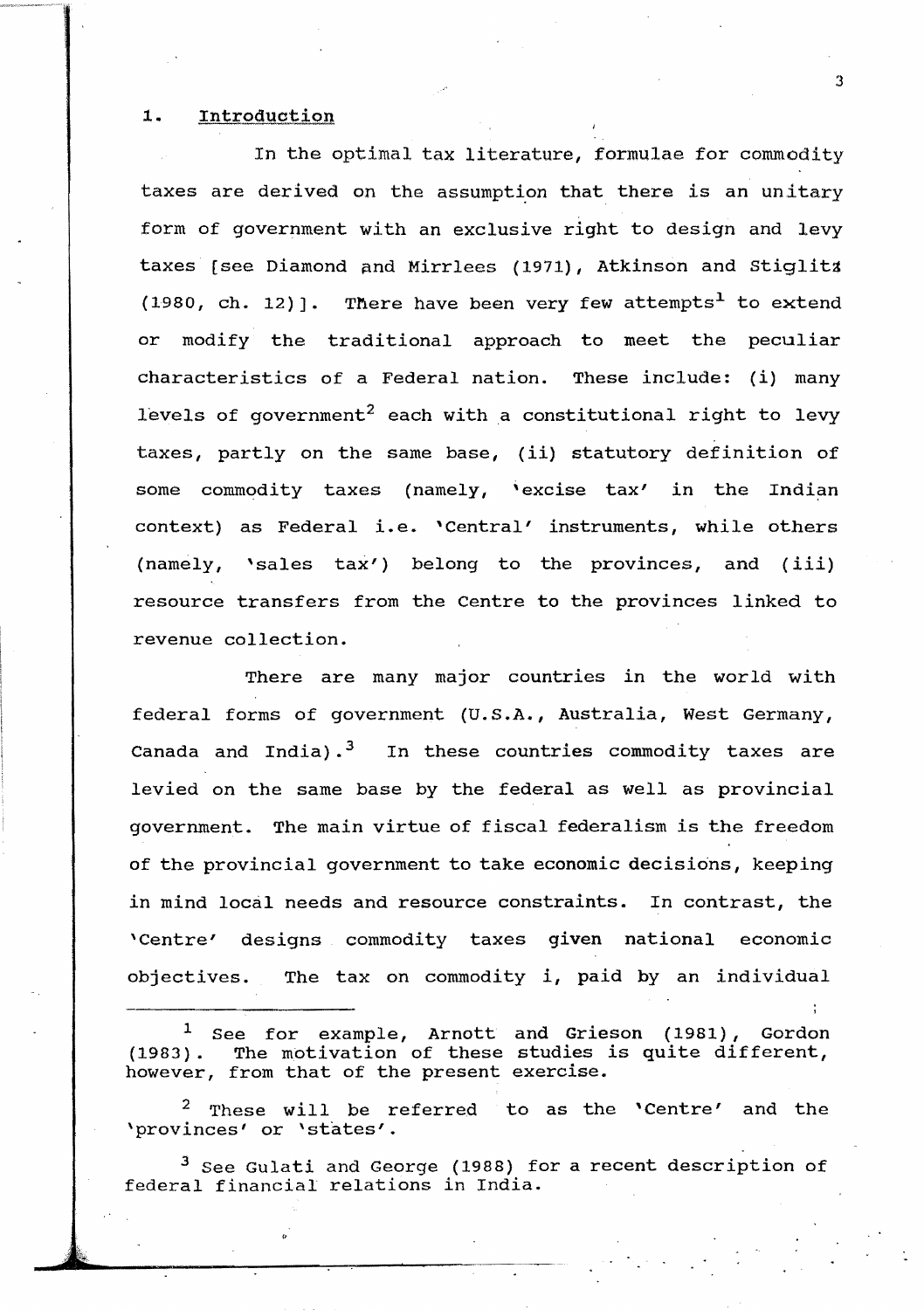living in province  $s$ , is the sum of two components: the excise tax  $\theta_i$  that accrues to the Centre, and the sales tax  $t^s$ , that accrues to the province and varies across the provinces. Tax calculations for Federal countries, which do not distinguish between Federal and provincial taxes<sup>4</sup> are, thus, very difficult to interpret, and, potentially, misleading if used in policy formulation.

This paper presents alternative approaches to the study of optimal taxation in a federal set-up based on centralised and decentralised (i.e. non cooperative) models of fiscal federalism. In the former, the federal and provincial tax and spending behaviour are fully co-ordinated so that the centralised model captures the external effects of changes in federal, provincial taxes on the resource of the other. In contrast, in the decentralised procedure, each decision making unit acts independently, in the light of its own objectives, taking as given the fiscal decisions made by the others. The chief motivation of this paper is to investigate whether the quantitative and the qualitative conclusions about the structure of optimal taxes vary quite significanly between the alternative federal models.

The plan of this paper is as follows. section II introduces the centralised federal tax model. section III presents the non-cooperative federal model and compares with the centralised case. section IV describes the computational procedures, and presents illustrative optimal tax estimates under the alternative approaches. section V extends the non

.  $\mathcal{L} \rightarrow \mathcal{L}$ 

 $4$  See, for example, Ahmad and Stern (1984), Ray (1986), Heady and Mitra (1987).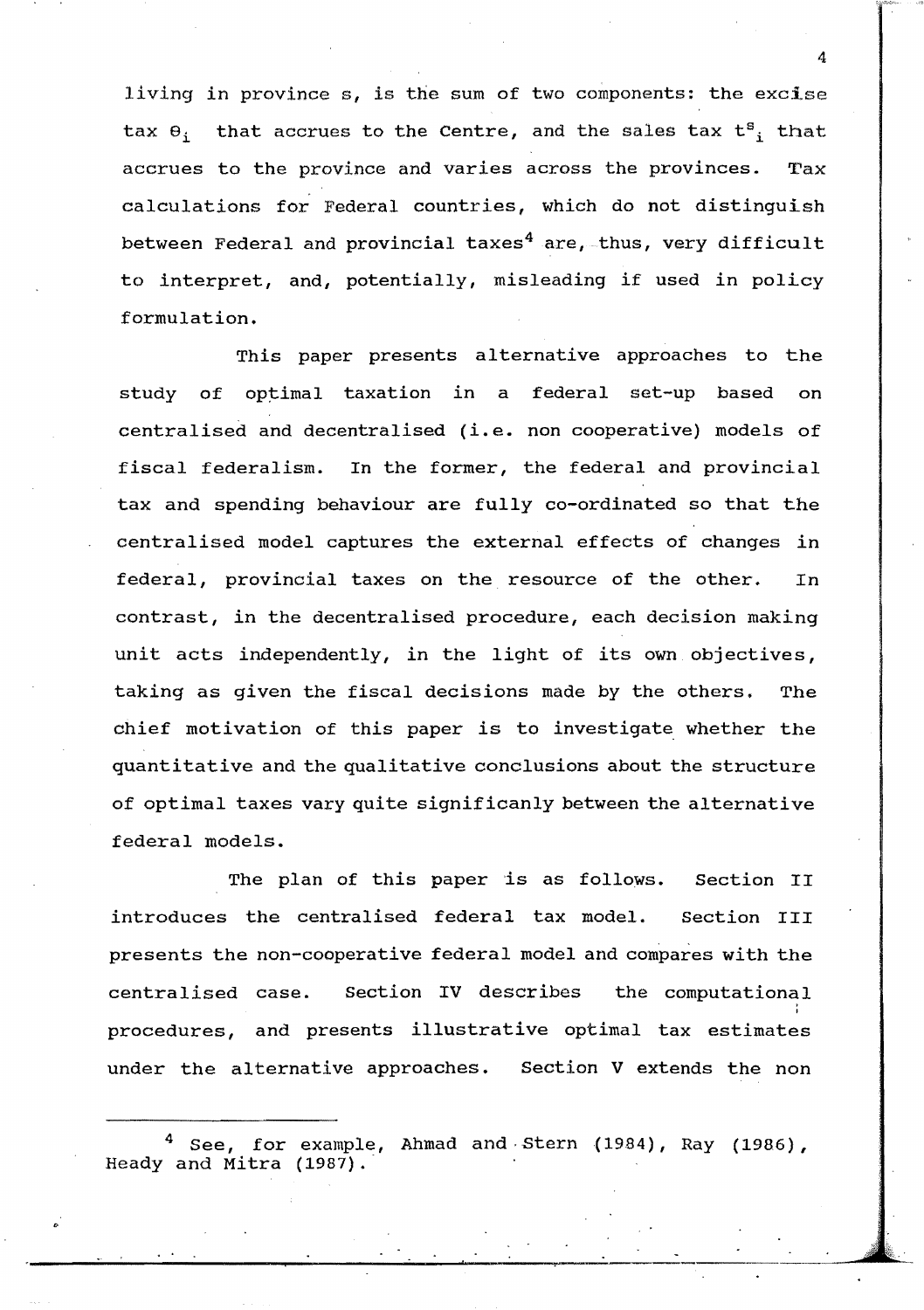cooperative model to allow for resource transfer between the 'Centre' and the constituent provinces, and presents numerical evidence on the impact of the resource transfer parameter on the .<br>optimal tax magnitudes. The paper ends on the concluding note of Section VI.

#### II. The **Centralised** Model of Fiscal Federalism

To keep the notation and exposition simple, we initially consider, without loss of generality, a federal structure with two provinces and a Centre. In this study, expenditure and labour supply decisions are assumed separable. Let  $u_{h}^{s}$   $(x_{h}^{s})$ ,  $v_{h}^{s}$   $(p^{s}$ ,  $M_{h}^{s})$  denote the direct and indirect utility, respectively, of individual h  $(1, \ldots, H)$  residing in province s ( = 1,2).  $x^{s}$ <sub>h</sub>,  $p^{s}$  denote his vector of commodity demand, consumer prices, respectively, and  $M_{h}^{s}$  =  $p^{s/}$   $x^{s}{}_{h}$  his aggregate expenditure. The social welfare  $\Psi$  of the federation is defined over the social welfare W<sup>S</sup> of the individual provinces which, in turn, are defined over the individuals' indirect utilities.

$$
\psi(p, M) = \psi[W^{1}(v_{1}^{1}(p^{1}, M_{1}^{1}), ..., v_{H}^{1}(p^{1}, M_{H}^{1}))
$$

$$
W^{2}(v_{1}^{2}(p^{2}, M_{1}^{2}), ..., v_{H}^{2}(p^{2}, M_{H}^{2}))
$$

(1)

where the sub vectors  $p^1$ ,  $p^2$  constitute the (2nx1) aggregate price vector p, and M is the (2Hx1) vector of aggregate expenditures. Note that, for notational simplicity, we are assuming identical number of individuals in each province. Assuming full shifting. of taxes, as is traditional in the literature, the consumer price has three elements.

 $p_{i}^{1} = \overline{p}_{i} + \theta_{i} + t_{i}^{1}$  (2a)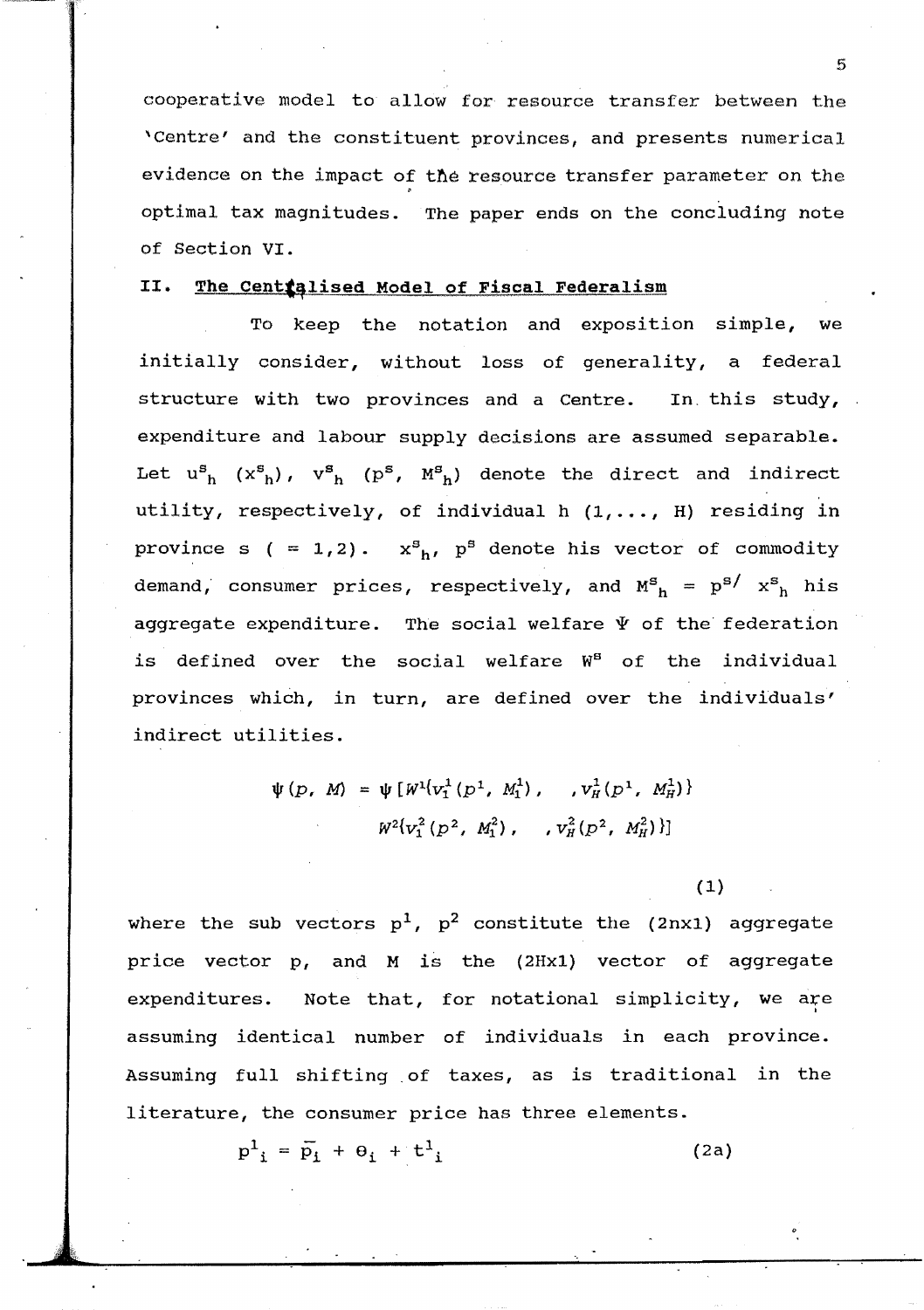$$
p^2_{\mathbf{i}} = \bar{p}_i + \theta_i + t^2_{\mathbf{i}} \tag{2b}
$$

where  $\theta_i$  is the excise tax,  $t_{i}$  is the province specific sales tax on commodity i and, without loss of generality, the producer price  $\bar{p}_i$  is assumed to be constant across provinces. Direct taxes and lump sum transfers to individuals are ruled out in this paper. Assuming what Gordon (1983, p. 573) calls 'fully coordinated decision making behaviour', the optimal tax problem requires constrained maximisation of SWF,  $\Psi$ , (defined in (1)) with respect to excise tax  $\theta_i$  and sales tax  $t^s{}_i$  subject to the following federal and provincial revenue constraints.

$$
R^{\circ} \leq \sum_{h=1}^{R} \sum_{i=1}^{R} \theta_{i} (x_{ih}^{1} + x_{ih}^{2})
$$
 (3*a*)

$$
R^{s} \leq \sum_{h=1}^{H} \sum_{i=1}^{n} t_{i}^{s} x_{ih}^{s}
$$
 (3*b*)  

$$
S=1,2
$$

where  $R^0$ ,  $R^B$  are, respectively, the net revenue requirements of the Centre and the constituent provinces. The exercise implies the following Lagrangean

$$
L = \psi(p, M) + \lambda \left[ \sum_{i=1}^{n} \theta_i \left( \sum_{h=1}^{H} (x_{ih}^1 + x_{ih}^2) \right) - R^o \right]
$$
  
+  $\mu^1 \left[ \sum_{i=1}^{n} \sum_{h=1}^{H} t_i^1 x_{ih}^1 - R^1 \right] + \mu^2 \left[ \sum_{i=1}^{n} \sum_{h=1}^{H} t_i^2 x_{ih}^2 - R^2 \right]$  (4)

where the Lagrangean multipliers  $\lambda$ ,  $\mu^1$ ,  $\mu^2$  can be interpreted as the marginal 'social' cost of raising an extra unit of revenue by the Centre and provinces.

Assuming that all the demand and welfare functions are well behaved and that the regularity conditions are satisfied, using Roy's identity, optimal federal or central taxes imply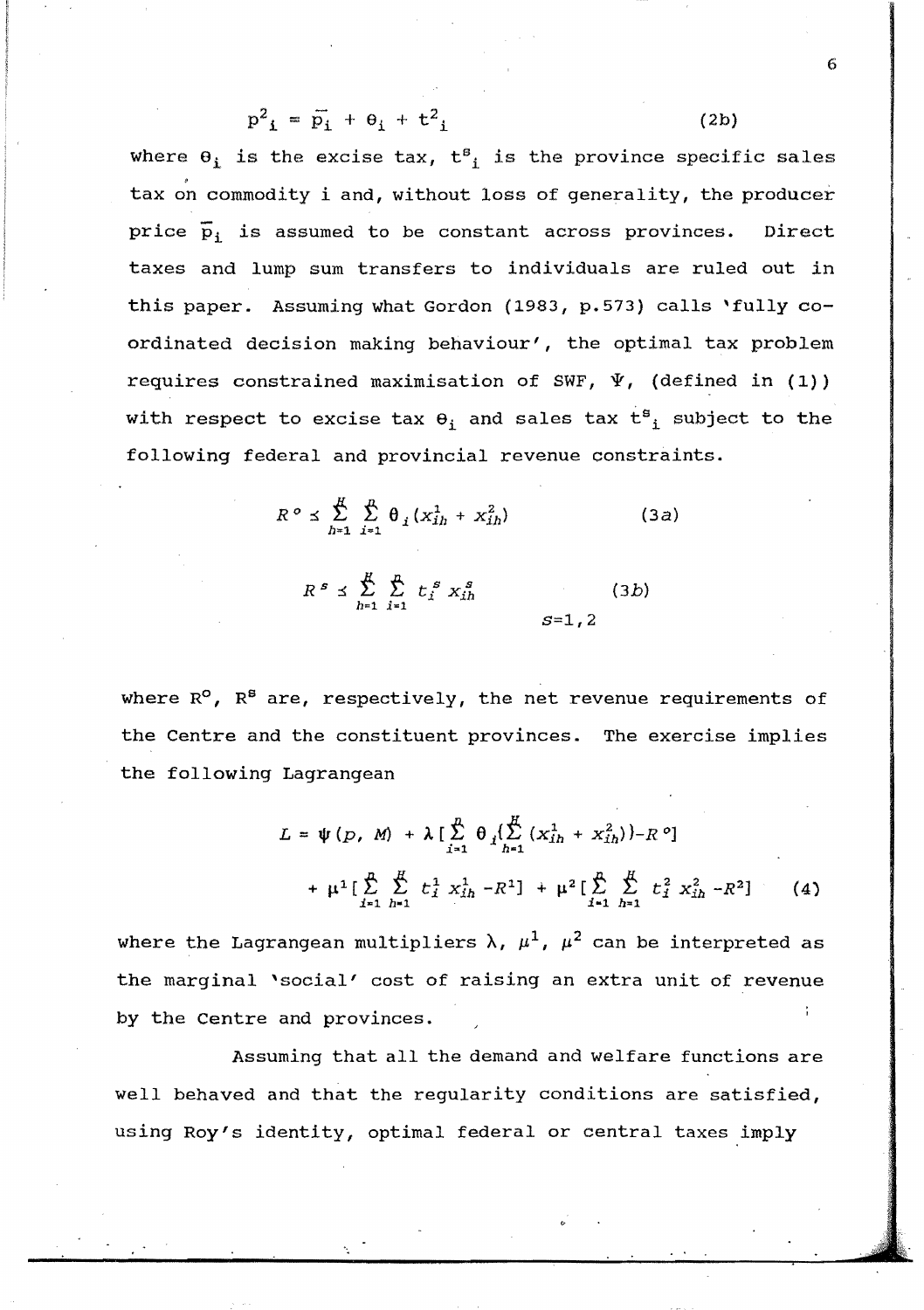$$
O = \frac{\delta L}{\delta \theta_k} = -\sum_{h=1}^H \frac{\delta \psi}{\delta W^1} \frac{\delta W^1}{\delta V_h^1} \alpha_h^1 X_{kh}^1 - \sum_{h=1}^H \frac{\delta \psi}{\delta W^2} \frac{\delta W^2}{\delta V_h^2} \alpha_h^2 X_{kh}^2
$$

$$
+ \lambda \left[ \sum_h X_{kh}^1 + \sum_h X_{kh}^2 + \sum_i \theta_i \sum_h (\frac{\delta X_{ih}^1}{\delta \theta_k} + \frac{\delta X_{ih}^2}{\delta \theta_k}) \right]
$$

$$
+ \mu^1 \left[ \sum_{i=1}^H t_i^1 \sum_{h=1}^H \frac{\delta X_{ih}^1}{\delta \theta_k} \right] + \mu^2 \left[ \sum_{i=1}^H t_i^2 \sum_{h=1}^H \frac{\delta X_{ih}^2}{\delta \theta_k} \right]
$$

$$
k = 1, ..., n \qquad (5)
$$

where  $\alpha^{1}_{h}$ ,  $\alpha^{2}_{h}$  denote the 'private' marginal utility of income to individual h in the 2 provinces. Since, by the assumption of full shifting, change in taxes and prices are formally equivalent and their' effects identical, using the Slutsky decomposition, equation (5) yields after some re-arrangement

$$
\sum_{i} (\theta_{i} + \frac{\mu^{1}}{\lambda} t_{i}^{1}) \sum_{h} S_{ikh}^{1} + \sum_{i} (\theta_{i} + \frac{\mu^{2}}{\lambda} t_{i}^{2}) \sum_{h} S_{ikh}^{2}
$$

$$
= -H(\overline{X}_{k}^{1} + \overline{X}_{k}^{2}) + \sum_{h} b_{h}^{1} X_{kh}^{1} + \sum_{h} b_{h}^{2} X_{kh}^{2} \qquad (6)
$$

where

$$
b_h^1 = \frac{\beta_h^1}{\lambda} \frac{\delta \psi}{\delta W^1} + \sum_j (\theta_j + \frac{\mu^1}{\lambda} t_j^1) \frac{\delta x_{ih}^1}{\delta M_h^1}
$$
 (7a)

$$
b_h^2 = \frac{\beta_h^2}{\lambda} \frac{\delta \psi}{\delta W^2} + \sum_j (\theta_j + \frac{\mu^2}{\lambda} t_j^2) \frac{\delta x_{ih}^2}{\delta M_h^2}
$$
 (7b)

 $\tilde{x}^1_{\ k}$ ,  $\tilde{x}^2_{\ k}$  are the mean consumption of k,  $S^1_{\ ikh}$ ,  $S^2_{\ ikh}$  the Slutsky i.e. compensated price responses for individual h in the 2 provinces, and  $\beta_h^s = \frac{\delta \psi}{\delta v_h^s} \alpha_h^s$  denotes the 'social' marginal

utility of income of individual h in province s. Equation system (6) can be re-written as

--'------------~.. -~-..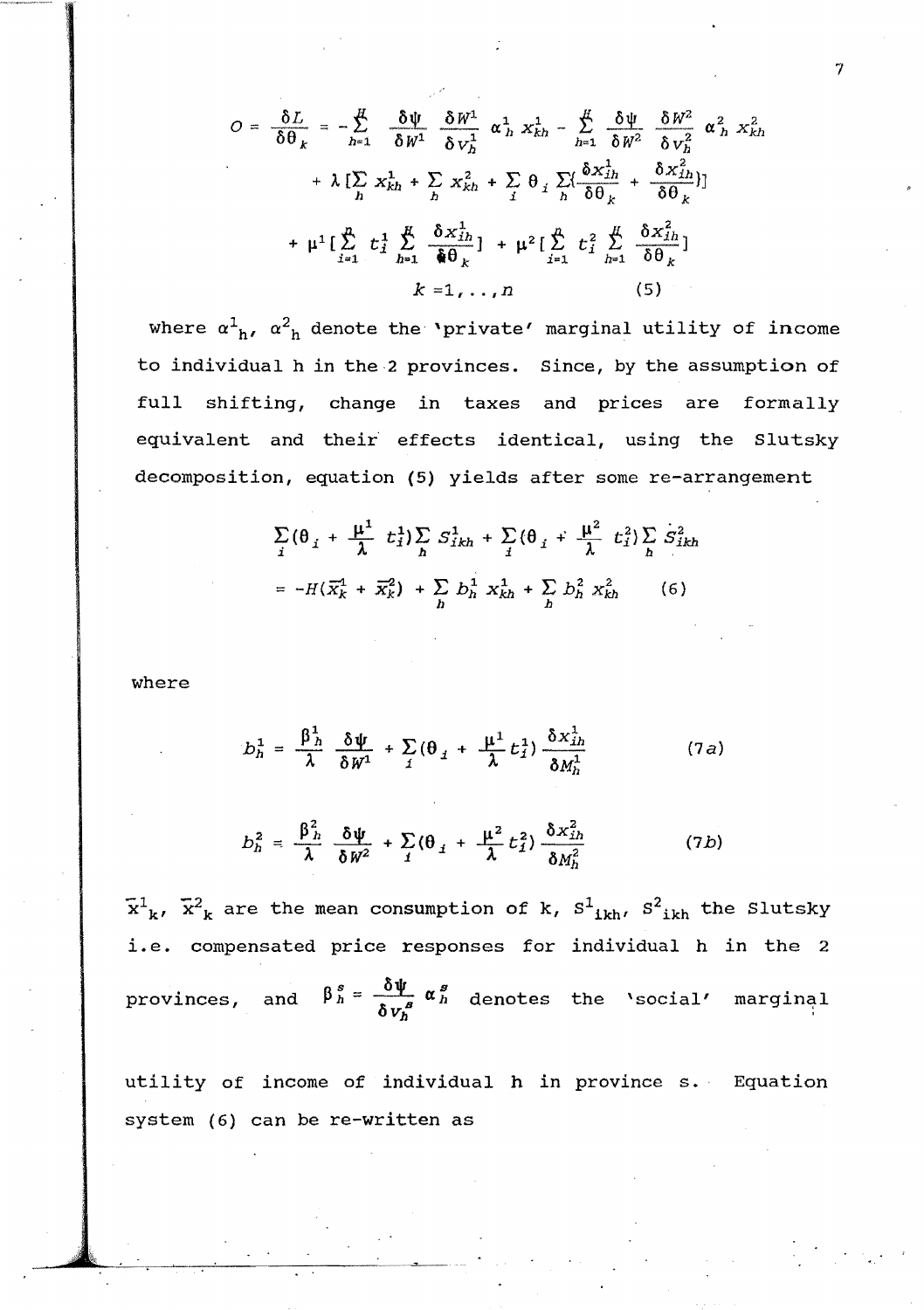$$
\sum_{j} t_{j}^{*1} \sum_{h} S_{jkh}^{1} + \sum_{j} t_{j}^{*2} \sum_{h} S_{jkh}^{2}
$$
\n
$$
= - H(\overline{X}_{k}^{1} + \overline{X}_{k}^{2}) + \sum_{h} b_{h}^{1} X_{kh}^{1} + \sum_{h} b_{h}^{2} X_{kh}^{2} \qquad (8)
$$

 $t_i^{*s} = \theta_i + \frac{\mu^s}{\lambda} t_i^s$  is the 'effective' tax paid on commodity i in

province s.

'Optimal' provincial taxes imply

$$
O = \frac{\delta L}{\delta t_k^s} = -\sum_{h=1}^H \frac{\delta \psi}{\delta W^s} \beta_h^s x_{kh}^s + \lambda \left[ \sum_i \sum_h \theta_i \frac{\delta x_{ih}^s}{\delta t_k^s} \right]
$$

$$
+ \mu^s \left[ \sum_h x_{kh}^s + \sum_i \sum_h t_i^s \frac{\delta x_{ih}^s}{\delta t_k^s} \right] \qquad S=1,2 \qquad (9)
$$

Using the Slutsky relationship in (9) we obtain after some rearrangement

$$
\sum_{i} t_i^{*s} \sum_{h} S_{ikh}^{g} = -\frac{\mu}{\lambda}^{s} H \overline{X}_k^{s} + \sum_{h} b_h^{s} X_{kh}^{s}
$$
 (10)

Substituting (10) in equation (8), we obtain after  $r$ earrangement the following relationship between the  $mean$ consumption levels in the 2 provinces

$$
(1 - \frac{\mu^{1}}{\lambda}) \overline{x}_{k}^{1} + (1 - \frac{\mu^{2}}{\lambda}) \overline{x}_{k}^{2} = 0 \qquad k=1,...,n
$$
 (11)

Since  $\tilde{x}^1_{k}$ ,  $\tilde{x}^2_{k}$  have the same sign, (11) implies that  $\lambda$  must lie between  $\mu^1$ ,  $\mu^2$  i.e.  $\mu^1$  <  $\lambda$  <  $\mu^2$  or,  $\mu^1$  >  $\lambda$  >  $\mu^2$ .  $\mathbf{r}$ Equation (11) can be easily generalised to the case of  $S(\geq 2)$ provinces.

 $\overline{8}$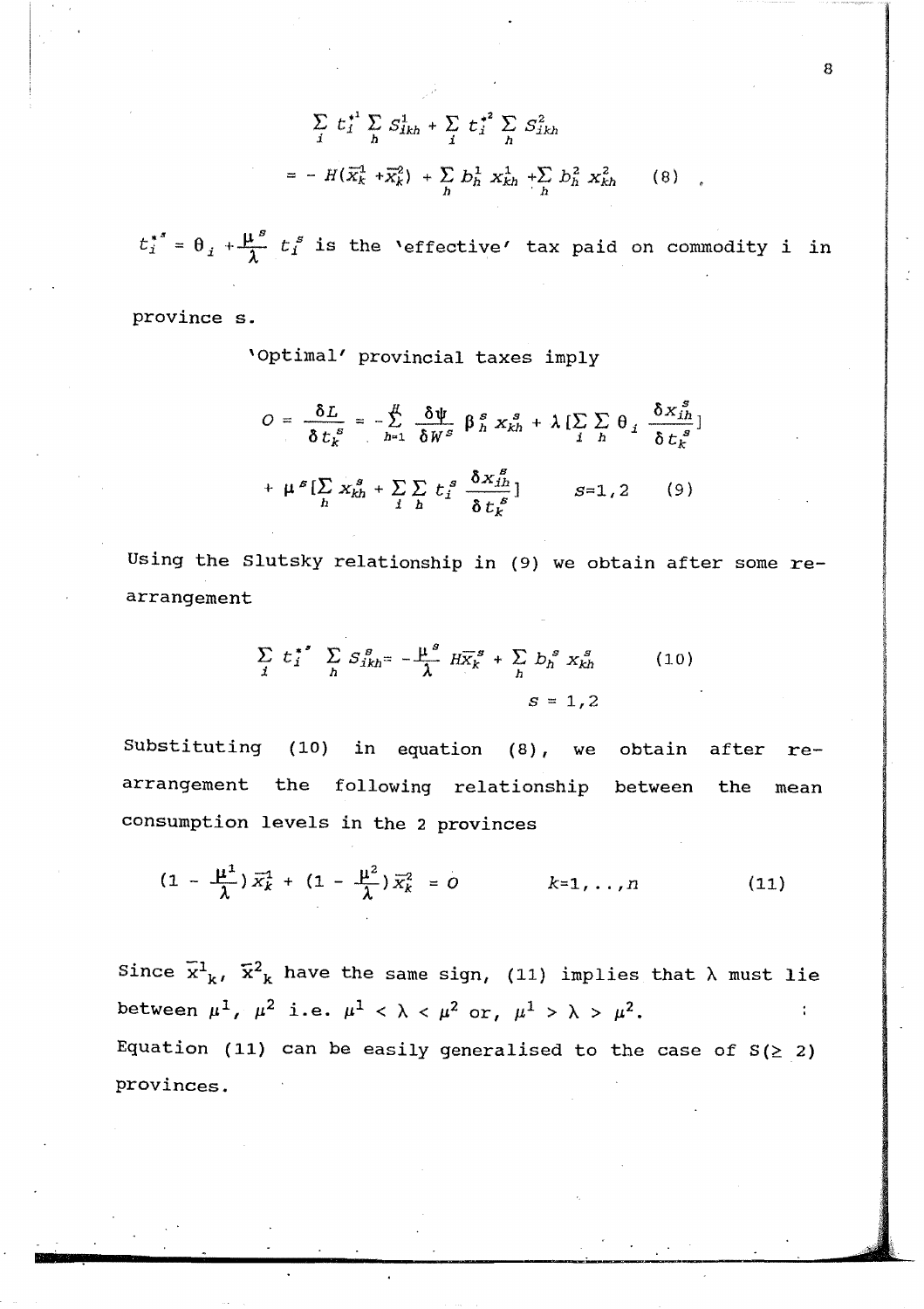$$
\sum_{s=1}^{S} \left(1 - \frac{\mu^s}{\lambda}\right) \overline{x}_j^s = 0 \qquad (12)
$$

Since the  $\bar{x}^s$  are all non-negative, (12) implies that  $\lambda$  must lie between  $\mu$  (min.) and  $\mu$  (max.). We have, thus etablished the following proposition.

#### proposition I

In the centralised federal state, if federal and provincial commodity taxes are set optimally, then relationship (12) between the mean quantities demanded in the provinces must be satisfied, and the marginal social benefit of federal revenue must lie between the minimum and maximum values of the marginal social benefit of tax revenue in the provinces.

#### III. Optimal Taxation in Decentralised Federal Model: The Non-Cooperative outcome

To examine the consequences of allowing provincial autonomy on the optimal taxes, we present a decentralised federal model where each tax authority acts independently taking as given the fiscal decisions made by the others. We consider the general case of  $S(\geq 2)$  provinces. We now, allow a provincial poll tax, denoted by  $1^8$ , that is uniform within a province but varies between provinces. We, also, allow the  $\widetilde{I}$  rederal authorities to levy a national lump sum tax,  $\widetilde{I}$ , that is invariant between and within provinces. The federal and provincial resource constraints now become, respectively,

$$
R^o \leq HST + \sum_{s=1}^{S} \sum_{i=1}^{n} \sum_{h=1}^{H} \theta_i x_{ih}^s
$$
 (13)

$$
R^s \preceq H l^s + \sum_{i} \sum_{h} t_i^s x_{i h}^s \qquad (14)
$$

where all the notations are as explained before.

 $\ddot{Q}$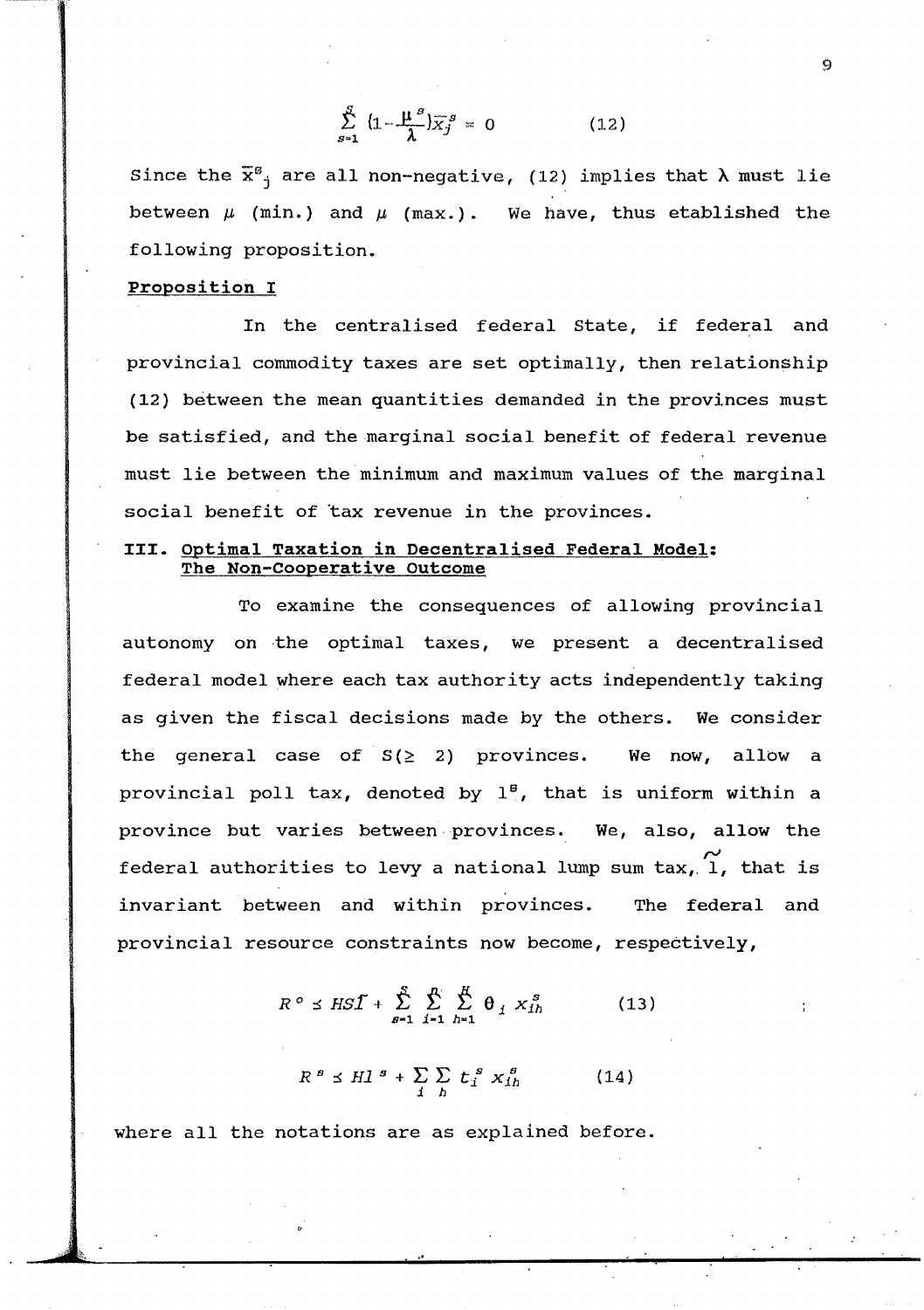The federal government maximises the nation's SWF, given by equation (1) extended to the case of S provinces, with respect to its own policy instruments  $(\theta_{\bf i},\,\, \widetilde{1})$  subject to its resource constrant, taking as given, at existing values, the provinces policy parameters  $\{t^s_{~\bf i},~1^s\}$ . Similarly, each province s maximises its residents SWF,  $W^S$ , with respect to its own instruments  $\{t^{s}, l^{s}\}$ , subject to its resource constraint, taking as given others instruments at their observed levels. In Lagrangean terms, therefore, the decentralised procedure involves separate maximisation of  $L_1$ ,  $L^s_{2}$  with respect to  $\{\Theta_{\underline{i}}, \underline{\ }$  $\tilde{1}$ } and {t<sup>s</sup><sub>i</sub>, 1<sup>s</sup>}, respectively, where

$$
L_1 = \psi(W^1, \dots, W^S) + \lambda (H S \tilde{\mathbf{I}} + \sum_{s} \sum_{i} \sum_{h} \theta_i X_{i}^s - -R^o)
$$
  

$$
S = 1, \dots, S \qquad (15)
$$

$$
L_2^s = W^s(p, M) + \mu^{s} (H1^s + \sum_{i} \sum_{h} t_i^s x_{ih}^s - R^s)
$$

$$
s = 1, ..., S \qquad (16)
$$

Differentiating  $L_1$ ,  $L^S_2$  with respect to  $\theta_i$ ,  $t^S_i$ , respectively using Roy's identity, the Slutsky decomposition and following the same procedure as in the centralised framework, the first order consitions yield after some re-arrangement the following equations for optimal commodity taxes in the decentralised federal economy.

$$
\sum_{s} \sum_{h} \left( \frac{\delta \psi}{\delta W^{s}} \frac{\beta_{h}^{s}}{\lambda} + \sum_{i} \theta_{i} \frac{\delta x_{ih}^{s}}{\delta M_{h}^{s}} \right) x_{kh}^{s} = \sum_{s} \sum_{h} x_{kh}^{s} + \sum_{s} \sum_{h} \sum_{i} \theta_{i} S_{ikh}^{s}
$$
(17)

$$
\sum_{h}\left(\frac{\beta_{h}^{s}}{\mu^{s}}+\sum_{i} t_{i}^{s}\frac{\delta x_{ih}^{s}}{\delta M_{h}^{s}}\right) x_{kh}^{s}=\sum_{h}x_{kh}^{s}+\sum_{i} t_{i}^{s} S_{ikh}^{s} \qquad s=1,\ldots,S \qquad (18)
$$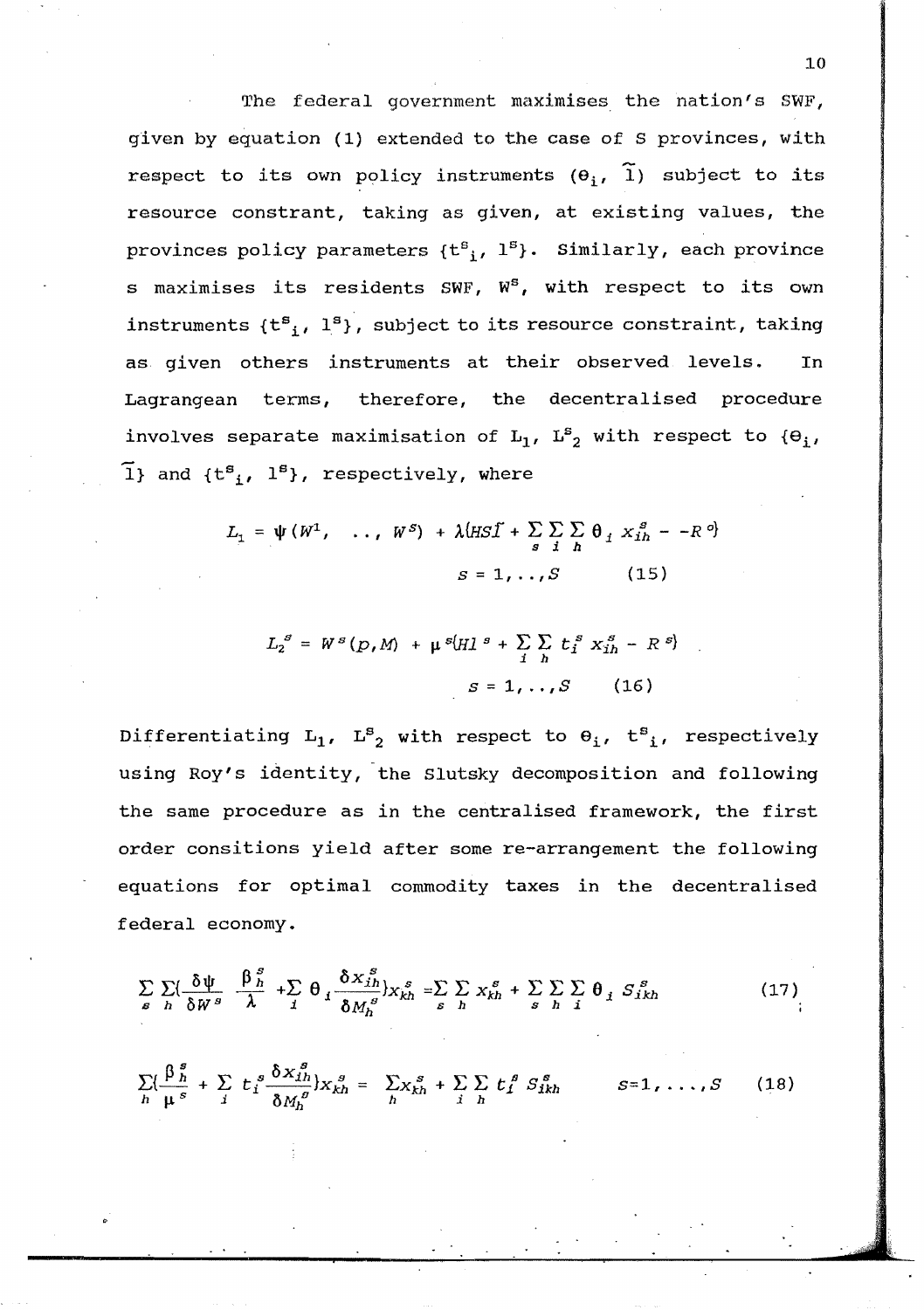Let us define

1

$$
\tilde{D}_{1h}^s = \frac{\delta \Psi}{\delta W^s} \frac{\beta_h^s}{\lambda} + \sum_i \theta_i \frac{\delta x_{1h}^s}{\delta M_h^s}
$$
 (19)

$$
\tilde{\mathcal{L}}_{2h}^s = \frac{\beta_h^s}{\mu^s} + \sum_i t_i^s \frac{\delta x_{ih}^s}{\delta M_h^s}
$$
 (20)

Note  $\widetilde{b}^{\mathbf{s}}_{1h}$ ,  $\tilde{\texttt{b}}^{\texttt{s}}_{2\texttt{h}}$  can be interpreted as the social marginal valuation of income, net of federal and provincial commodity taxes, respectively, and expressed in terms of the corresponding Lagrangean multipliers  $\{\lambda, \mu^s\}$  as numeraire.

Equations *(17,* 18) can thus be re-written as

 $\sum_{s} \sum_{h} \tilde{D}_{1h}^{s} x_{kh}^{s} = \sum_{s} \sum_{h} (x_{kh}^{s} + \sum_{i} \theta_{i} S_{ikh}^{s})$  $(21)$ 

$$
\sum_{h} \tilde{D}_{2h}^{s} X_{kh}^{s} = \sum_{h} (X_{kh}^{s} + \sum_{i} t_{i}^{s} S_{ikh}^{s}) \qquad s=1, \ldots S \qquad (22)
$$

(21., "22) together imply the following relationship between federal and provincial commodity taxes.

> $\sum_{s}\sum_{h}(\tilde{D}_{1h}^{s}-\tilde{D}_{2h}^{s})X_{kh}^{s}=\sum_{s}\sum_{i}\sum_{h}(\theta_{i}-t_{i}^{s})S_{ikh}^{s}$  $(23)$ .

(23) implies that equality between the two net social marginal utilities (i.e.  $\widetilde{\textbf{b}}^{\texttt{g}}{}_{1\textbf{h}} = \widetilde{\textbf{b}}^{\texttt{g}}{}_{2\textbf{h}}$ ) is consistent with equality between federal and provincial taxes (i.e.  $\theta_1 \neq t^s{}_i$ )

Using the definition of  $\tilde{\texttt{b}}^{\texttt{g}}{}_{1\texttt{h}}$ ,  $\tilde{\texttt{b}}^{\texttt{g}}{}_{2\texttt{h}}$ , the conditions for optimal lump sum taxes become

| $\begin{array}{ccc}\Sigma&\Sigma&\widetilde{\mathbf{b}}^{\mathrm{s}}_{1\mathrm{h}}=S\\ \mathbf{s}&\mathbf{h}\end{array}$ |      |
|--------------------------------------------------------------------------------------------------------------------------|------|
| i.e. $\tilde{b}_1 = 1$                                                                                                   | (24) |
| and $\overline{b}^s_2 = 1$ for all s                                                                                     | (25) |

 $\begin{bmatrix} 1 & 1 \\ 1 & 1 \end{bmatrix}$ 

..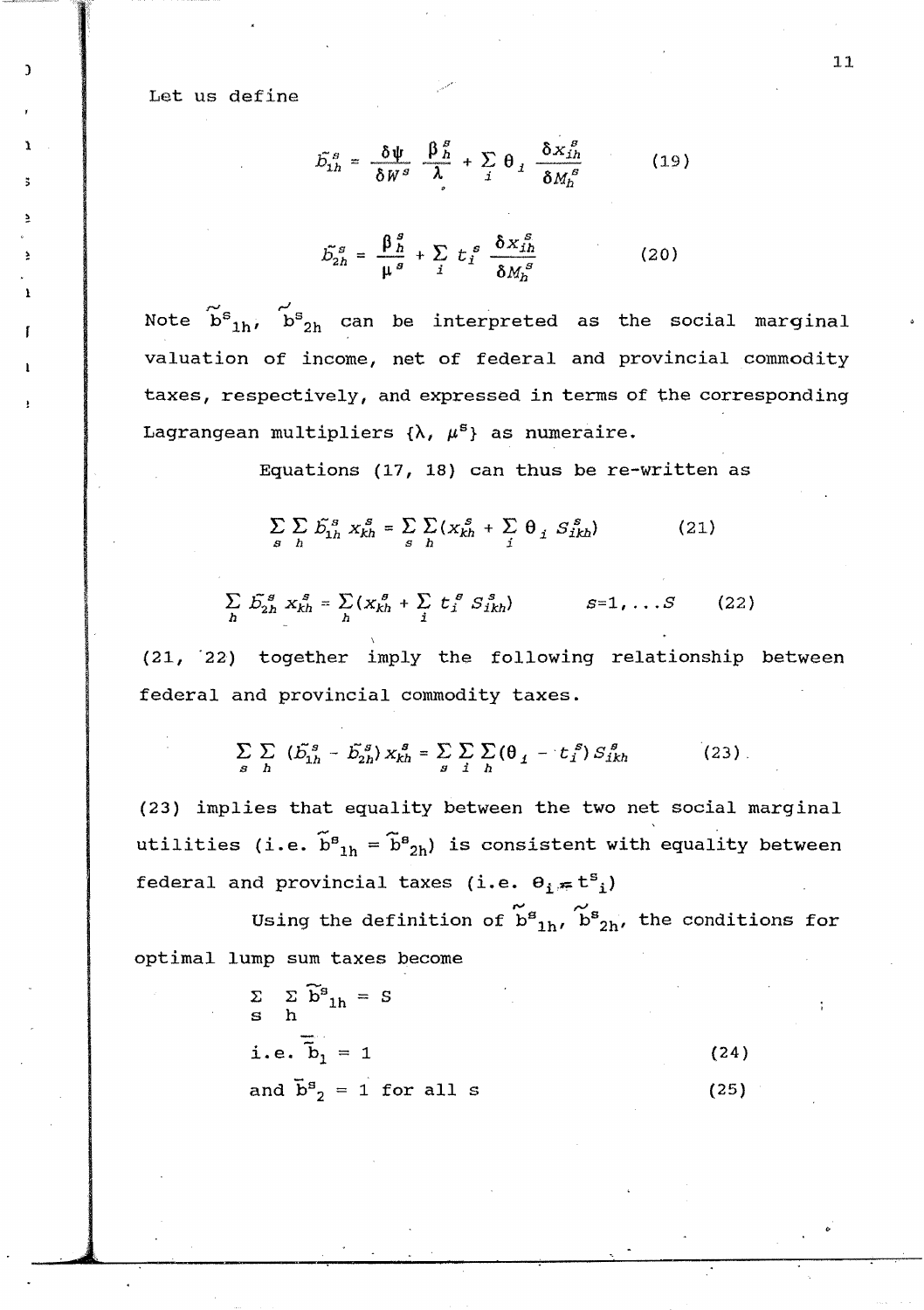Lump sum taxes in the decentralised federal model, by equating to unity the mean values of  $\tilde{b}_1$  (over all individuals and provinces) and  $\tilde{b}_2$ <sup>s</sup> (in each province s), thus, perform a role similar to that in the unitary state model. Assuming that federal and provincial tax authorities have no income distributional preferences, i.e.  $\widetilde{\texttt{b}}^{\texttt{s}}_{1\texttt{h}}$ ,  $\widetilde{\texttt{b}}^{\texttt{s}}_{2\texttt{h}}$  are invariant to  $\texttt{h}$ , then using the same argument' as advanced in the traditional case, it follows from (21, 22) that the availability of individualised lump sum taxes by the federal and- provincial authorities implies that  $\theta_i = t^s$  = 0, i.e. no commodity taxes need to be employed. The reader can verify that the presence of lump sum taxes  $\{1, 1^s\}$  in the centralised federal framework of Section II implies that effective tax  $\mathbf{\tilde{t}^s}_\mathbf{i}$ zero. This does not necessarily imply that  $\theta_i = t^s_i = 0$ , merely that federal and provincial taxes are proportional across commodities. The traditional unitary state model is, thus, closer to the decentralised federal model rather than to the centralised version where individually tailored lump sum taxes do not necessarily imply the absence of commodity taxes. Unlike in the centralised federal state, the federal resource constraint multiplier,  $\lambda$  need not lie between the minimum and maximum values of the provincial resource constraint multiplier  $\mu^{\rm B}$ .

#### IV. Optimal commodity Tax Estimates under Alternative Models of Fiscal Federalism

We now show how the theory outlined above can be made operational and the analytical result of Proposition I checked from actual tax data. This section proposes and applies a computational algorithm to calculate optimal commodity taxes under the alternative models of fiscal federalism considered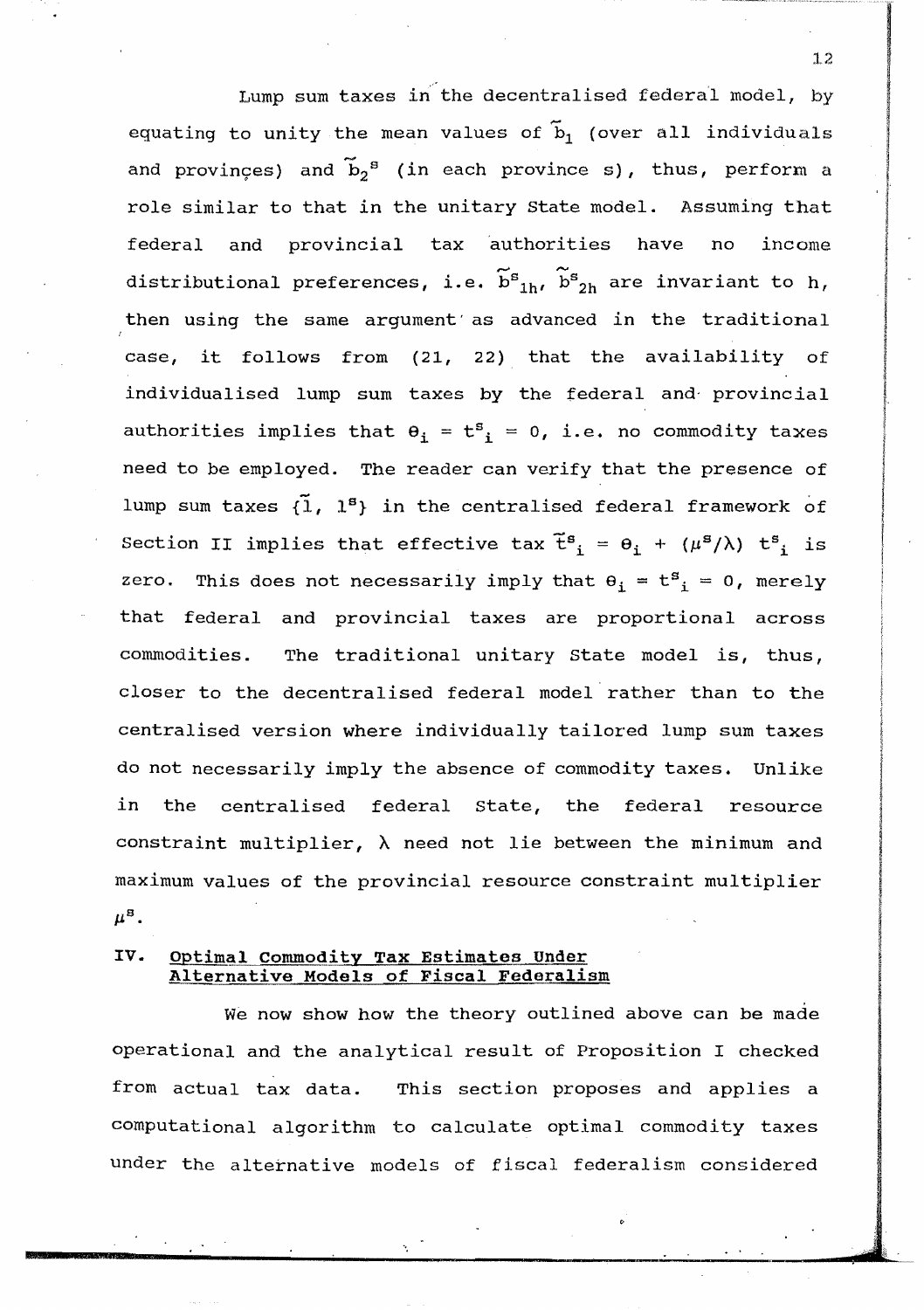above. We extend the optimal tax algorithm proposed in Murty and Ray ( 1989) in the context of a unitary state. The computational procedures are based on a federal extension of the analysis of marginal tax reform provided in Ahmad and stern (1984).

The central concept behind the proposed procedure is the 'social marginal cost' of public funds generated via increase in the ith commodity tax. If we denote the social marginal cost for federal and provincial government funds by  $\lambda_i$ and  $\mu^{s}$ ,, respectively, then in the centralised federal case these are given by

$$
\lambda_i = -\frac{\delta \psi}{\delta \theta_i} / \frac{\delta R^o}{\delta \theta_i} \qquad (26a)
$$

$$
\mu_{i}^{s} = -\frac{\delta \psi}{\delta t_{i}^{s}} / \frac{\delta R^{s}}{\delta t_{i}^{s}}
$$
 (26b)  

$$
s = 1, ..., S
$$

where  $\Psi$  has been defined in (1). We can interpret  $\lambda_i$  as the marginal social cost of raising an extra unit of federal revenue from increasing the federal tax on good i; the numerator in (26a) represents the welfare cost of a unit change, and the inverse of  $\delta R^{\circ}/\delta \theta$ ; tells us the magnitude of the change in  $\theta_i$ required to raise one extra unit of federal revenue. If  $\lambda_i$  <  $\lambda_i$ , then we increase welfare at constant revenue by increasing  $\Theta_i$  and decreasing  $\Theta_j$ , and the reverse if  $\lambda_i > \lambda_j$ . A similar interpretation holds for  $\mu^{\mathbf{g}}$ , and we have a corresponding analysis of marginal provincial tax reform based on a comparison of  $\mu^{\mathbf{g}}{}_{\mathbf{i}}$ ,  $\mu^{\mathbf{g}}{}_{\mathbf{j}}$ . Optimality requires that  $\lambda_{\mathbf{i}}$  and  $\mu^{\mathbf{g}}{}_{\mathbf{i}}$  are independent of i.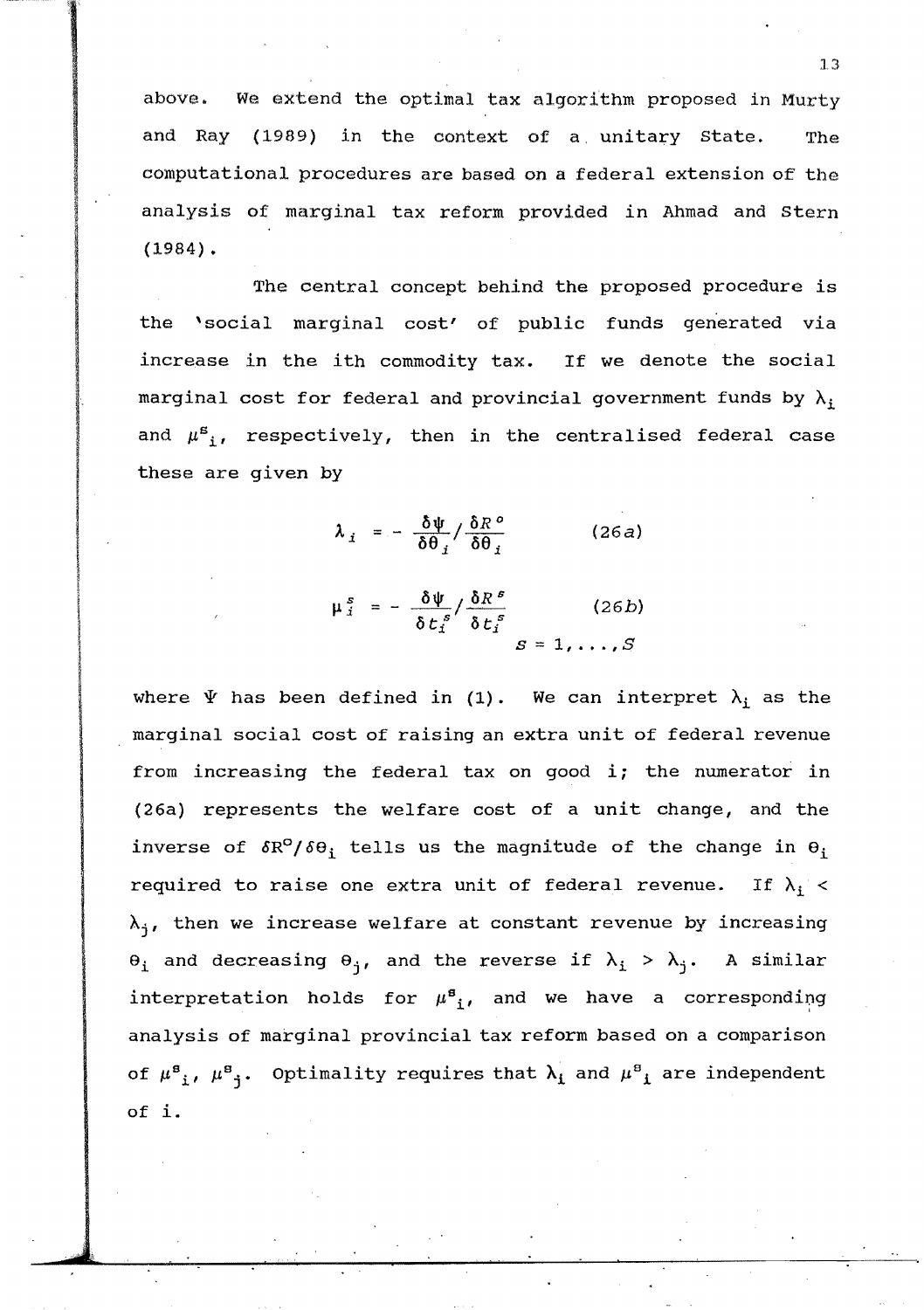The computational procedure is based on the simple rule that items with an above average marginal social cost of raising revenue have their taxes lowered, and increased otherwise. The principle is adhered to in successive iterations which recalculate the simulated demand levels and elasticities at post iteration prices. Optimal commodity taxes are obtained on convergence i.e. when the marginal social cost of all items As shown in Murty and Ray (1989, p.661-62), the are equal. optimal taxes are revenue neutral with respect to the set of initial taxes.

The computational algorithm is given by

| $\Delta\Theta$ ;           | $\overline{O}$<br>$-k$ | $\overline{O}$ |  |                                                             |  |
|----------------------------|------------------------|----------------|--|-------------------------------------------------------------|--|
| $\Delta t^1$ $\Big\vert$ , | $\overline{O}$ k       | $\overline{O}$ |  | $\bar{\mu}^1$ – ${\mu^1}_i$                                 |  |
| $\Delta t^{s}$ , $\int$    | $\mathbf{o}$           | $\mathbf{k}$   |  | $\overline{\mu}^{\text{S}}$ - $\overline{\mu}^{\text{S}}$ i |  |

 $i = 1, ... n (27)$ 

where the  $\Delta$  operator denotes tax changes between successive iterations.  $\bar{\lambda}$ ,  $\bar{\mu}^s$  denote means over items in each iteration and  $k$  (> 0) denotes step length fixed exogenously for a particular set of calculations.

In the centralised federal case, the expressions for  $\lambda_i$ ,  $\mu^s_i$ , expressed in terms of social welfare weights and price elasticities, are given by

$$
\lambda_j = \frac{\sum\limits_{s} \sum\limits_{h} w^s \beta^s_{h} x^s_{th} - \sum\limits_{s} \sum\limits_{h} \sum\limits_{j} \mu^s_{j} t^s_{j} e^s_{jl} (\frac{X^s_{j}}{p^s_{i}})}{\tilde{X}_i + \sum\limits_{g} \sum\limits_{j} \theta_{j} e^s_{jl} (\frac{X^s_{j}}{p^s_{i}})}
$$
(28a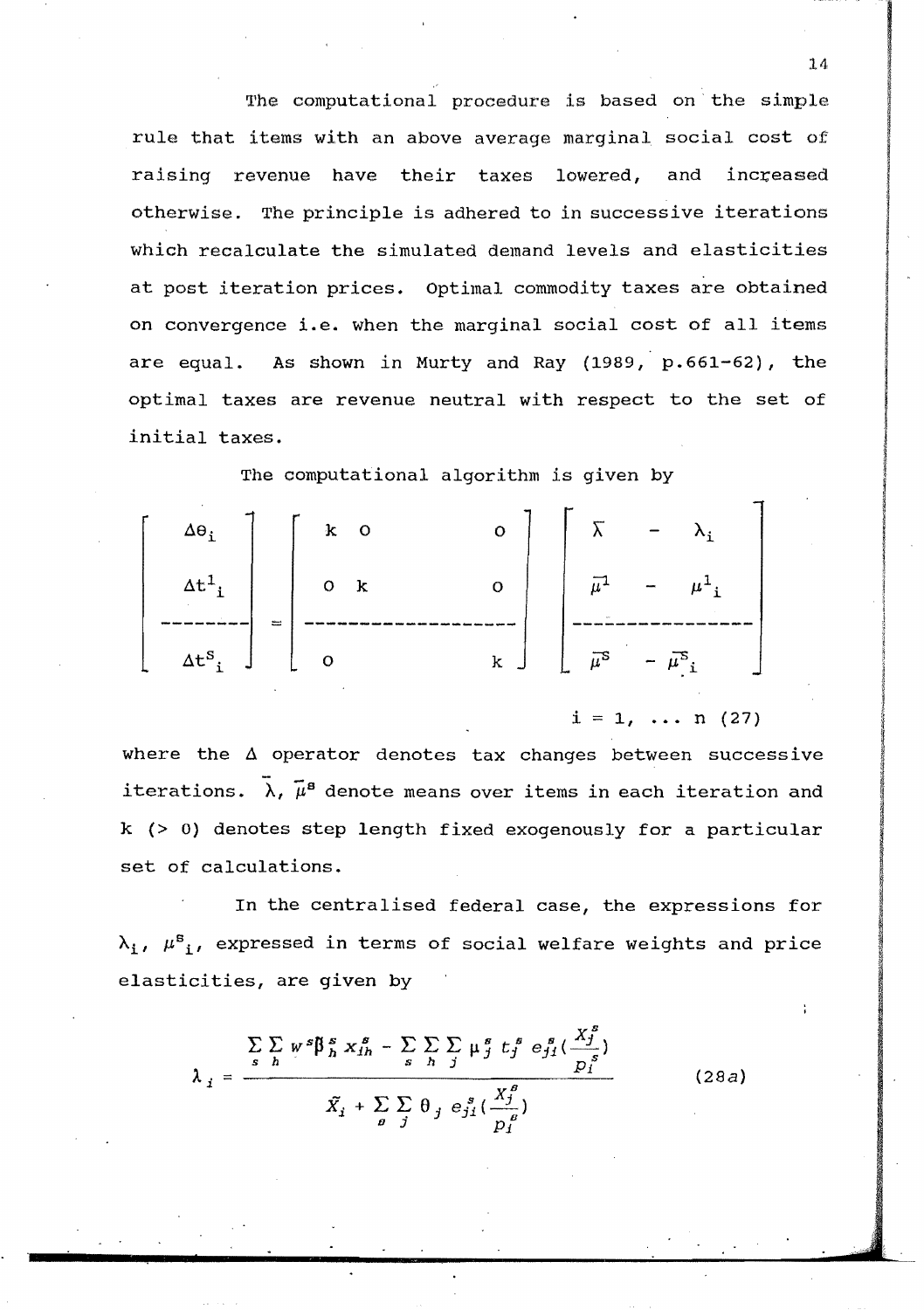$$
\mu_j^s = \frac{w^s \sum \beta_j^s p_j^s x_{ih}^s - \lambda^s \sum \theta_j e_{ji}^s x_j^s}{p_j^s x_j^s + \sum \theta_j^s e_{ji}^s x_j^s}
$$
 (28b)

where h denotes individual,  $\tilde{\beta}^{s}$  is 'social marginal utility' of income of h in province s as evaluated by that provincial authority,  $w^{s}$  is province s's welfare weight to the federal authority, and  $e^{s}{}_{i}$  is the aggregate price elasticity in province s.  $X_{i}^{s}$  is aggregate demand for i in province s, and  $\widetilde{X}_{i} = \sum_{s} X_{i}^{s}$ is the total demand for item i in the nation as a whole. Note that  $\beta^s$ <sup>*n*</sup> =  $w^s$   $\widetilde{\beta}^s$ <sup>*n*</sup> is the social marginal utility of income of h in province s as evaluated by the federal authority. The welfare weight depends not only on the planner's "inequality aversion" to income disparities between individuals within the province but, also, on economic disparities between provinces. The corresponding expressions for the social marginal

cost parameters in the decentralised case are given by

$$
\lambda_{i} = \frac{\sum_{s} \sum_{h} w^{s} \beta^{s}_{h} x_{ih}^{s}}{\tilde{X}_{i} + \sum_{s} \sum_{h} \theta_{j} e^{s}_{ji} \frac{(X_{j}^{s})}{D^{s}}}
$$
(29a)

$$
\mu_{i}^{s} = \frac{\sum_{h} \beta_{h}^{s} p_{i}^{s} x_{ih}^{s}}{p_{i}^{s} x_{i}^{s} + \sum_{j} t_{j}^{s} e_{ji}^{s} x_{j}^{s}}
$$
(29*b*)  

$$
s=1, ..., S
$$

Given initial values of taxes, estimates of demand parameters, data on expenditure distribution, a priori chosen value of the 'inequality aversion' parameter  $\epsilon$ , equation system (27), used in conjunction with (28 a, b) or (29a, b) yields on convergence the full set of optimal federal and provincial taxes that are revenue neutral with respect to the set of initial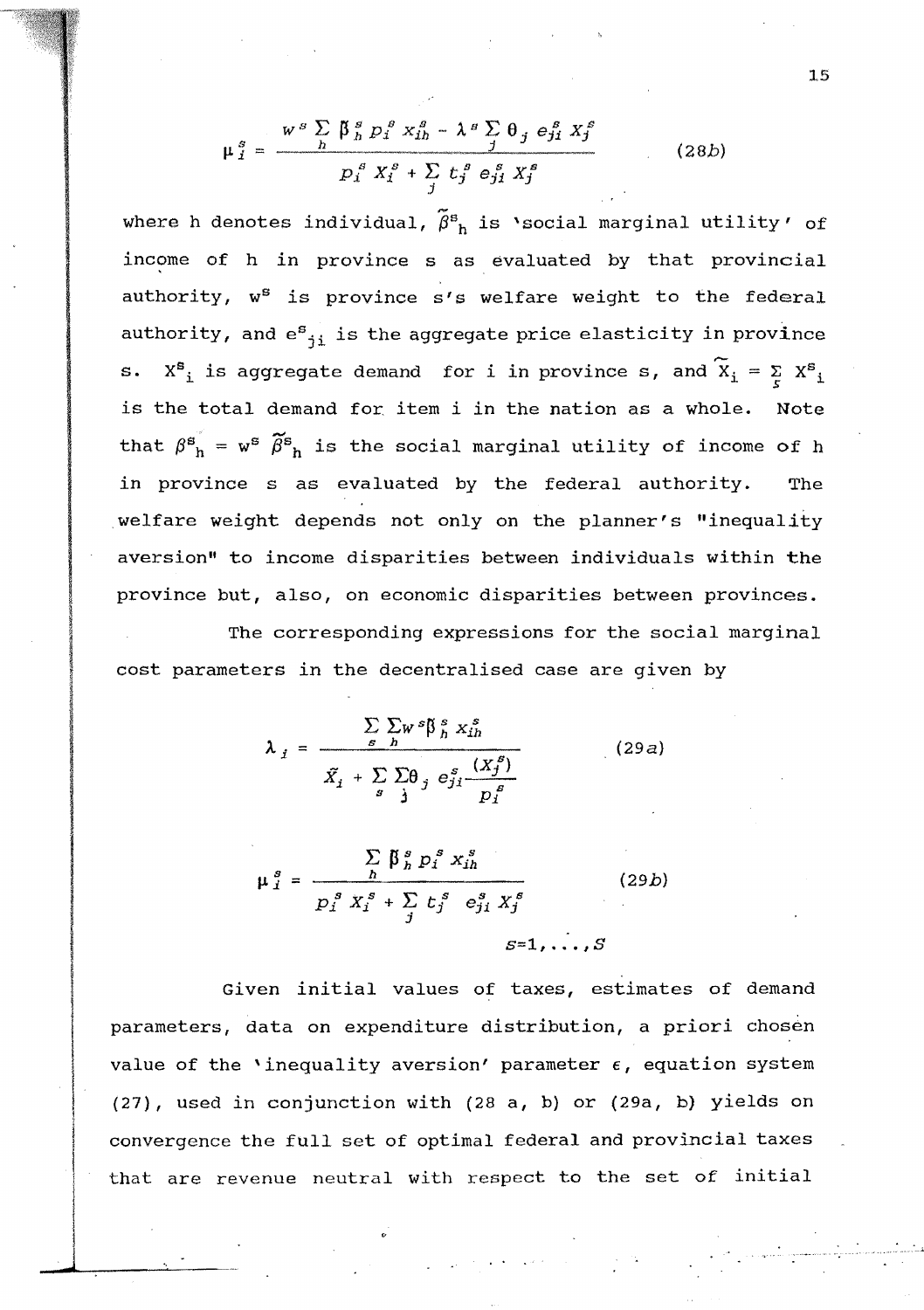taxes. We ensured that the illustrative optimal tax estimates for India reported below are truly optimal by checking their invariance to alternative sets of revenue neutral taxes as starting values, and to the step length k.

The data base for this study is the table-of urban consumer expenditure in the 38th round of the National Sample Survey (1983-84) available in Government of India (1986). The fifteen major provinces, arranged alphabetically and the corresponding actual provincial commodity tax rate on the assumption of uniformity, and the federal tax rate are presented in Table **1.** These are used as starting values in the optimal tax calculations. Table 2 presents the estimates for the provinces of Bihar and Andhra Pradesh - see Murty and Ray (1990) for estimates for all the provinces. The results establish sensitivity of optimal taxes to federal specification. They also confirm that, unlike in the centralised case, under decentralised fiscal federalism, the shadow price of federal revenue need not lie between the minimum and maximum values of the shadow price of revenue of the constituent provinces of the federal Union.

#### **v. optimal Commodity Taxes Under Resource Transfer in Decentralised Federal Model**

A significant federal characteristic is resource transfer from the Centre to the constituent provinces.<sup>5</sup> In India, the Centre-State financial relations are characterised by a significant share of Central tax revenue that is returned to the states on the recommendation of the Finance Commission [see

:1.6

See Murty and Nayak (1989) for a discussion of the criteria for Centre - province resource transfers in developing countries.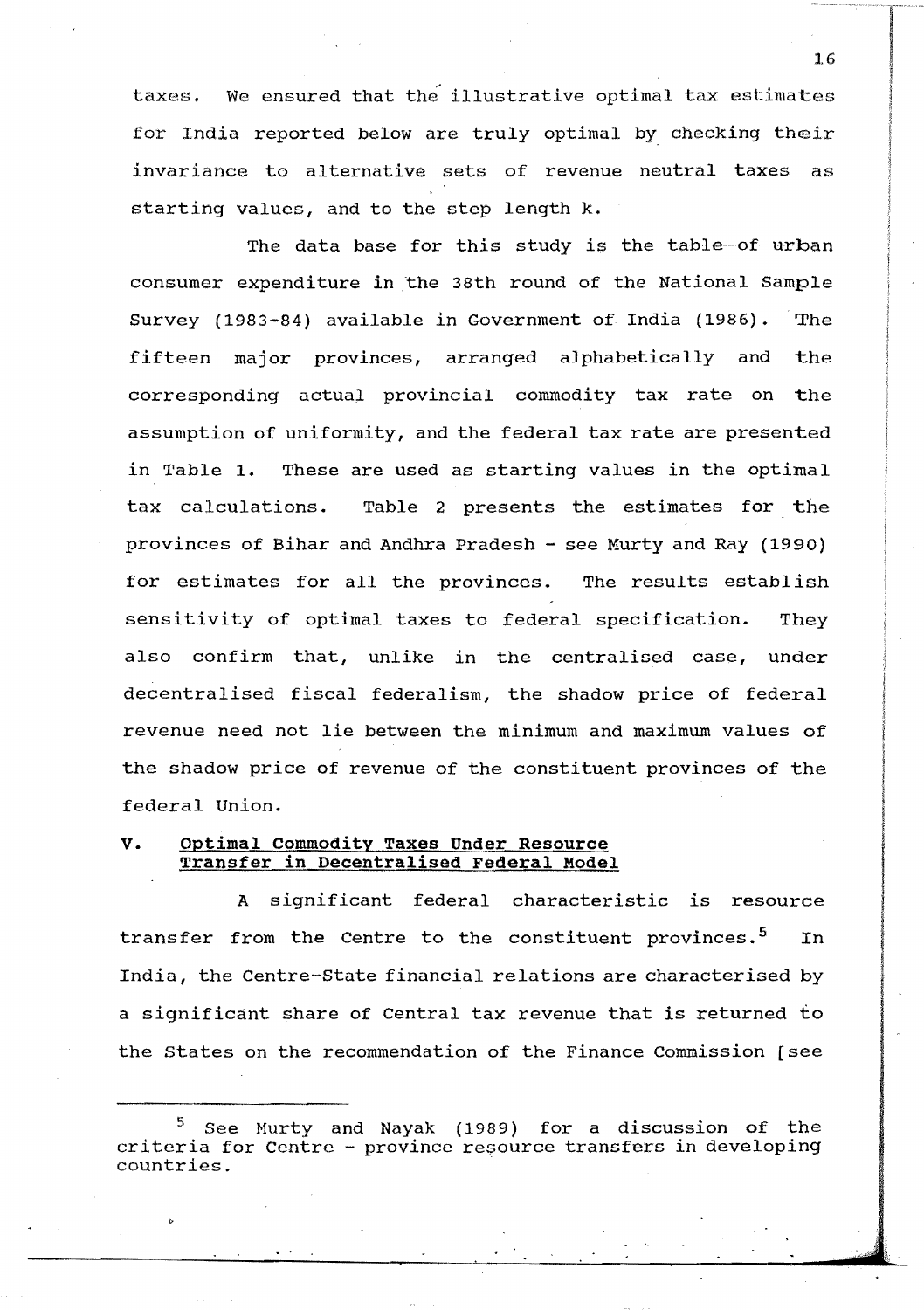Gulati and George (1988, Ch.2) for details]. criteria such as population, reciprocal per capita income, tax effort etc. are used to distribute the aggregate resource transfer among the individual states. During 1979-89, 40 to 45% of Central tax revenue was to be distributed among the states.

In the following discussion, we extend the non cooperative model to admit resource transfer 'from the Centre to the provinces. Let  $\phi^s$  denote provinces' share of federal taxes, so that  $\phi = \Sigma \phi^{\texttt{S}}$  denotes the provinces total share of federal tax revenue. The federal and provincial resource constraints now become

$$
R^o \preceq HSI + (1 - \phi) \sum_{h=1}^{n} \sum_{i=1}^{n} \sum_{s=1}^{s} \theta_i x_{ih}^s
$$
 (30*a*)  

$$
R^s \preceq HI^s + \sum_{i} \sum_{h} t_i^s x_{ih}^s + \phi^s \sum_{h} \sum_{i} \sum_{s} \theta_i x_{ih}^s
$$
  

$$
S=1, \ldots S
$$
 (30*b*)

In Lagrangean terms, therefore, the decentralised procedure involves separate maximisation of  $\text{L}_1$ ,  $\text{L}_2^\texttt{s}$  with respect to  $(\theta_i, \tilde{l})$  and  $(t^s_i, l^s)$ , respectively, where

$$
L_1 = \psi(W^1, \ldots, W^S) + \lambda \{ H S \tilde{\mathcal{I}} + (1 - \phi) \sum_{g} \sum_{i} \sum_{h} \theta_i X_{ih}^g - R^o \}
$$
 (31a)

$$
L_2^S = W^S(p, M) + \mu^S[H] + \sum_{i} \sum_{h} t_i^S x_{ih}^S + \phi^S \sum_{h} \sum_{i} \sum_{g} \theta_i x_{ih}^S - R^S \}
$$
 (31b)

The expressions for 'social marginal cost' of public funds now become

$$
\lambda_{i} = \frac{1}{1 - \phi} \frac{\sum\limits_{s} \sum\limits_{h} w^{s} \beta^{s}_{h} x^{s}_{jh}}{\tilde{X}_{i} + \sum\limits_{s} \sum\limits_{j} \theta_{j} e^{s}_{jl} (\frac{X^{s}_{j}}{p^{s}_{i}})}
$$
(32*a*)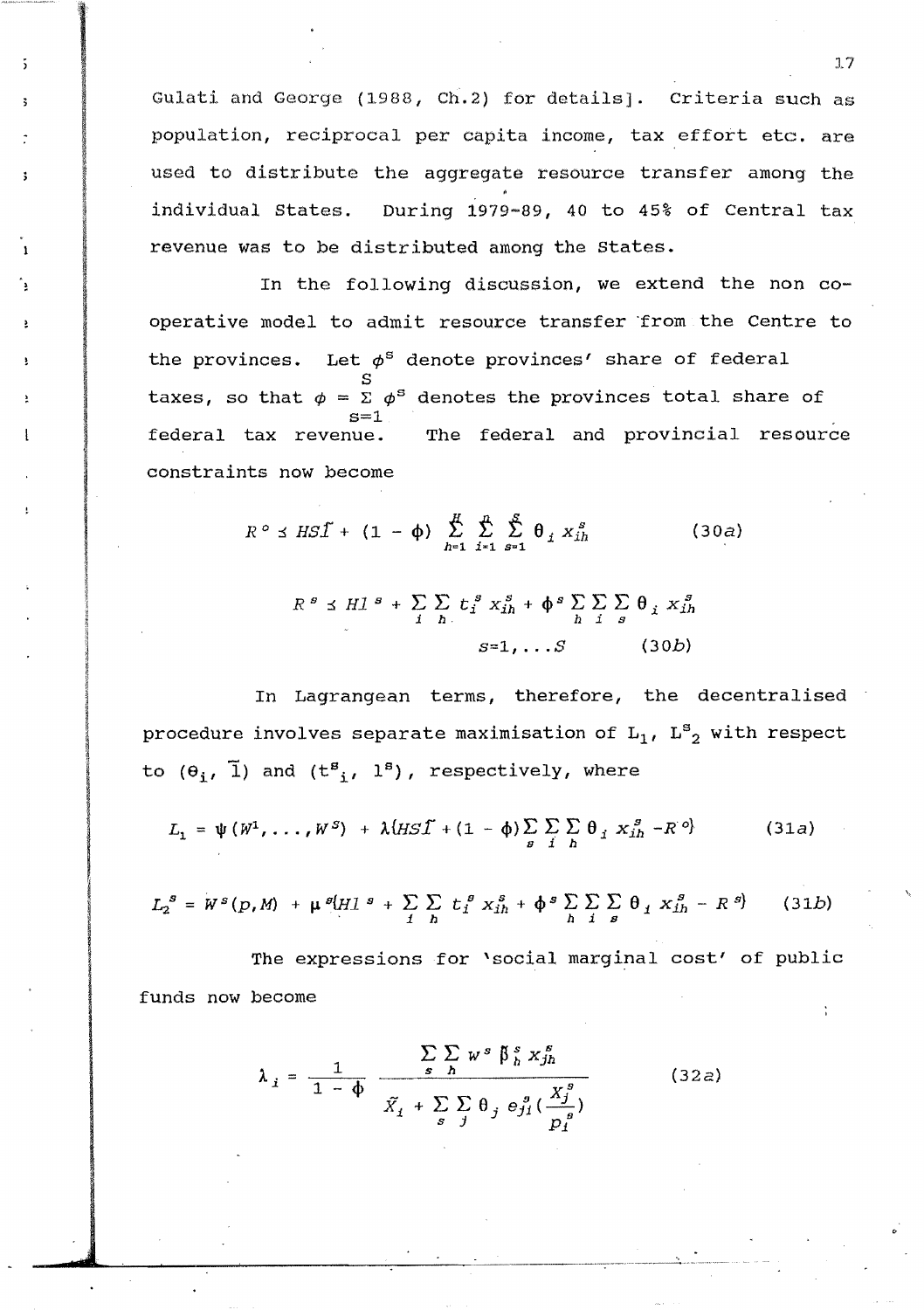$$
\mu_j^g = \frac{\sum\limits_h \beta_h^g p_j^g x_{ih}^g}{p_j^g x_j^g + \sum\limits_j (t_j^g + \phi^g \theta_j) e_{j,j}^g x_j^g}
$$
\n
$$
s=1,\ldots,S \qquad (32b)
$$

Assigning a priori value to the resource transfer parameter,  $\phi$ , and assuming the provinces share of federal commodity tax revenue to be distributed in the given proportions, optimal federal and provincial commodity taxes are computed for the non co-operative model. Tables 3, 4 present comparative tax estimates for all the fifteen provinces without  $(\phi = 0)$  and with resource transfer. The tables reveal remarkable insensitivity of the tax magnitudes to resource transfer. Of related interest is the ranking of the provinces on the basis of their marginal social cost of tax revenue  $(\mu^{\mathbf{S}})$ . These rankings are also, robust to resource transfer.

#### **VI. Summary and conclusion**

In designing tax rules within the framework of a unitary state, the traditional optimal commodity tax literature overlooks the possibility of fiscal federalism. As there are several major countries in the world with a federal structure and, with the forthcoming economic integration of the member States of EEC, interest in designing commodity taxes and tax reform in the federal context has taken on a special policy significance. The chief motivation of this paper is to extend the traditional unitary State framework in calculating optimal commodity taxes to meet the peculiar characteristics of a federal nation. Alternative models of fiscal federalism, based on centralised or fully coordinated decisions between federal and provincial authorities, and decentralised or non-co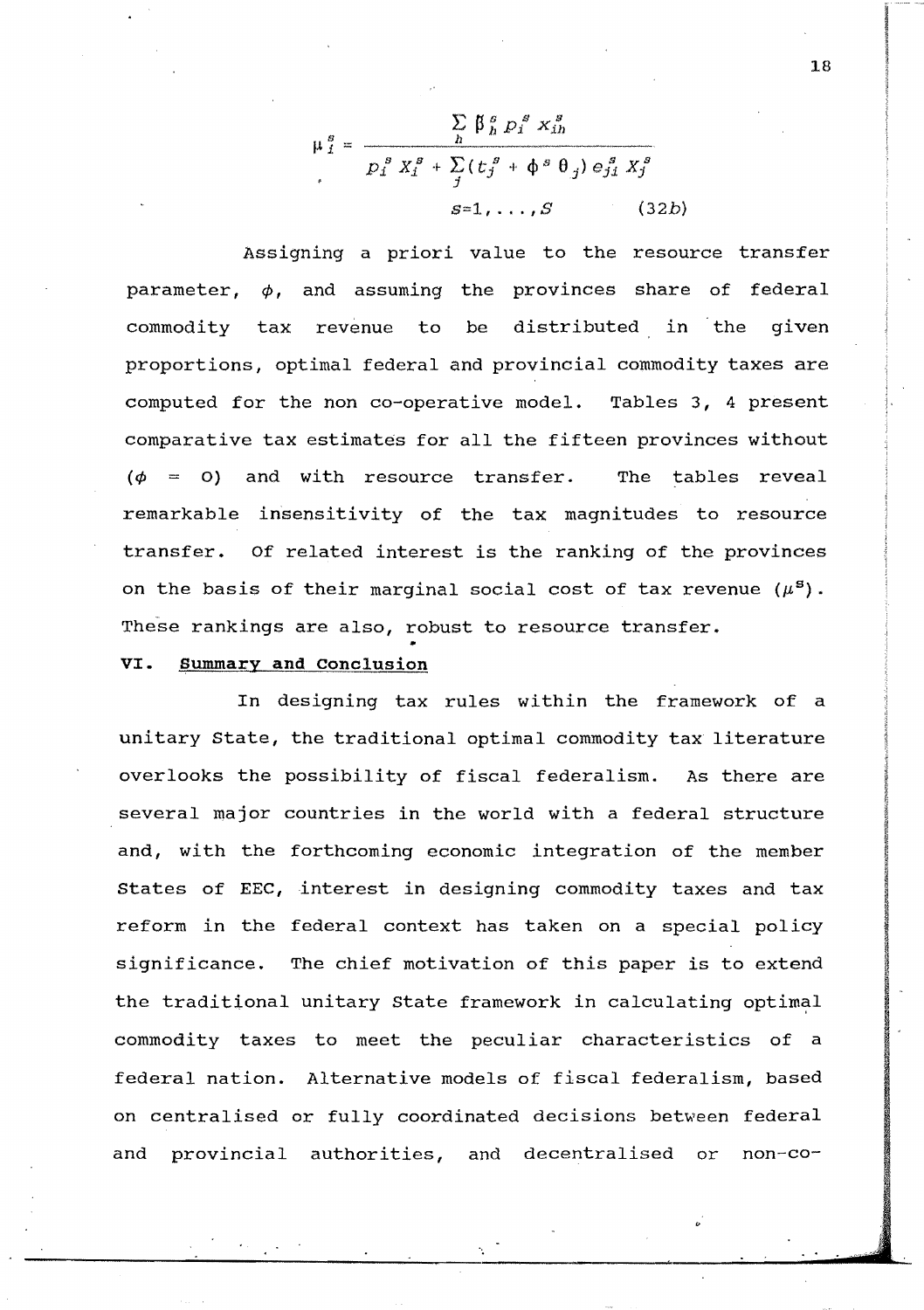operative behaviour are introduced, and their analytical implications for optimal taxes examined. As the empirical evidence for India shows, the structure of federal and provincial taxes are sensitive to federal specification. The paper develops the non cooperative model to incorporate resource transfer from the Centre to the constituent provinces. Illustative empirical evidence shows, however, that the optimal tax magnitudes are quite robust to the resource transfer parameter.

A secondary contribution of this paper is to propose and apply simple iterative procedures for the calculation of optimal commodity taxes in the federal model. Illustrative calculations on Indian budget data demonstrate success of the procedures in disaggregating the federal and provincial components of optimal commodity tax.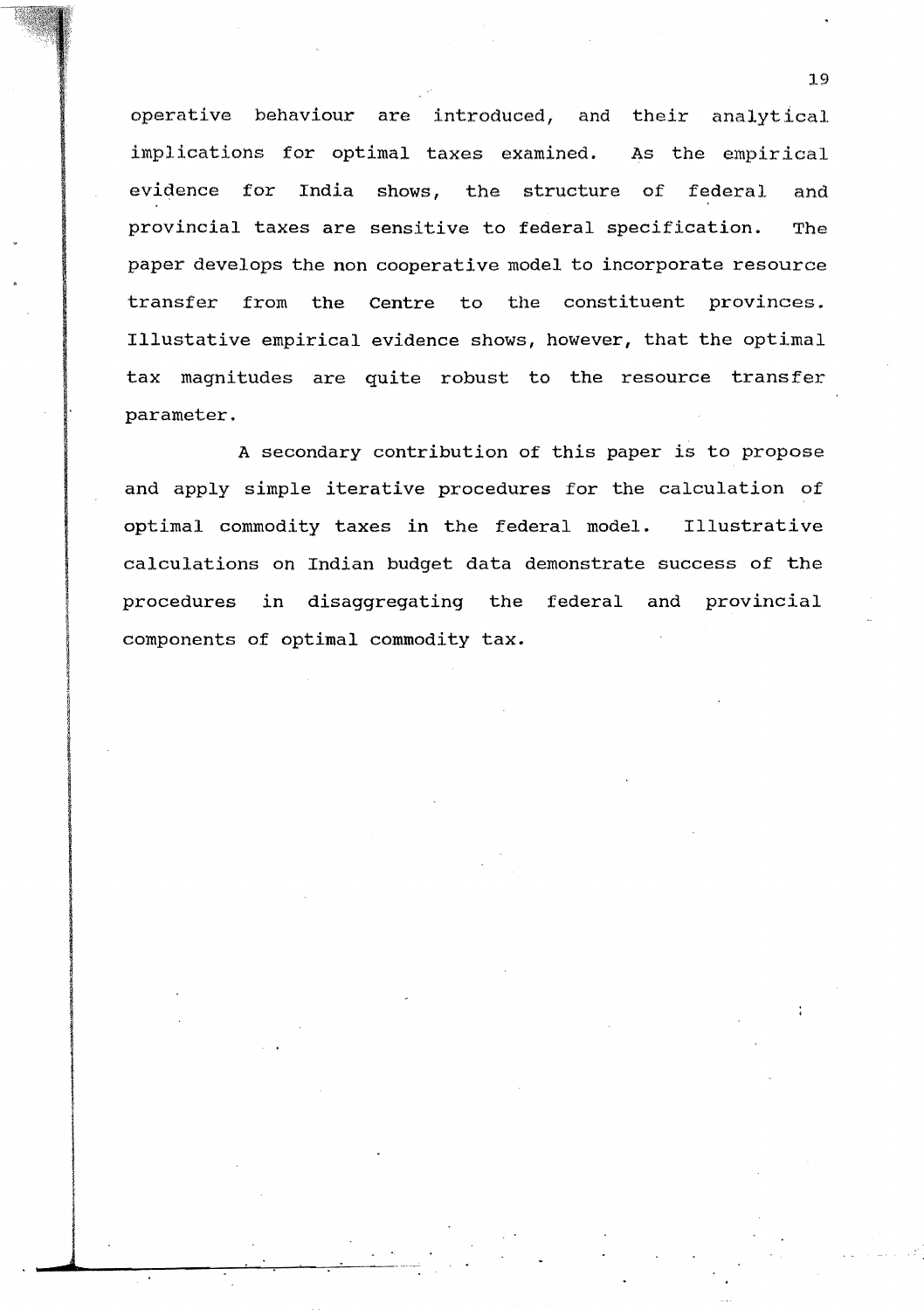| Table |  |  |
|-------|--|--|
|       |  |  |

| Number (s) State |           |                 | $t^s$ |  |                |
|------------------|-----------|-----------------|-------|--|----------------|
| 1.               |           | Andhra Pradesh  | 0.18  |  |                |
| 2.               | Assam     |                 | 0.09  |  |                |
| 3.               | Bihar     |                 | 0.08  |  |                |
| 4.               | Gujarat   |                 | 0.24  |  |                |
| 5.               |           | Jammu & Kashmir | 0.18  |  | $\theta = .08$ |
| $6.$             |           | Karnataka       | 0.32  |  |                |
| 7.               | Kerala    |                 | 0.22  |  |                |
| 8.               |           | Madhya Pradesh  | 0.19  |  |                |
| 9.               |           | Maharashtra     | 0.24  |  |                |
| 10.              | Orissa    |                 | 0.12  |  |                |
| 11.              | Punjab    |                 | 0.22  |  |                |
| 12.              | Rajasthan |                 | 0.10  |  |                |
| 13.              |           | Tamil Nadu      | 0.26  |  |                |
| 14.              |           | Uttar Pradesh   | 0.10  |  |                |
| 15.              |           | West Bengal     | 0.15  |  |                |
|                  |           |                 |       |  |                |

List of States and the Initial Taxes<sup>a</sup>

As reported in the text the initial taxes are assumed<br>to be uniform i.e.  $t^s_i = t^s$ ,  $\theta_i = \theta$  for all i.  $\mathbf{a}$ .